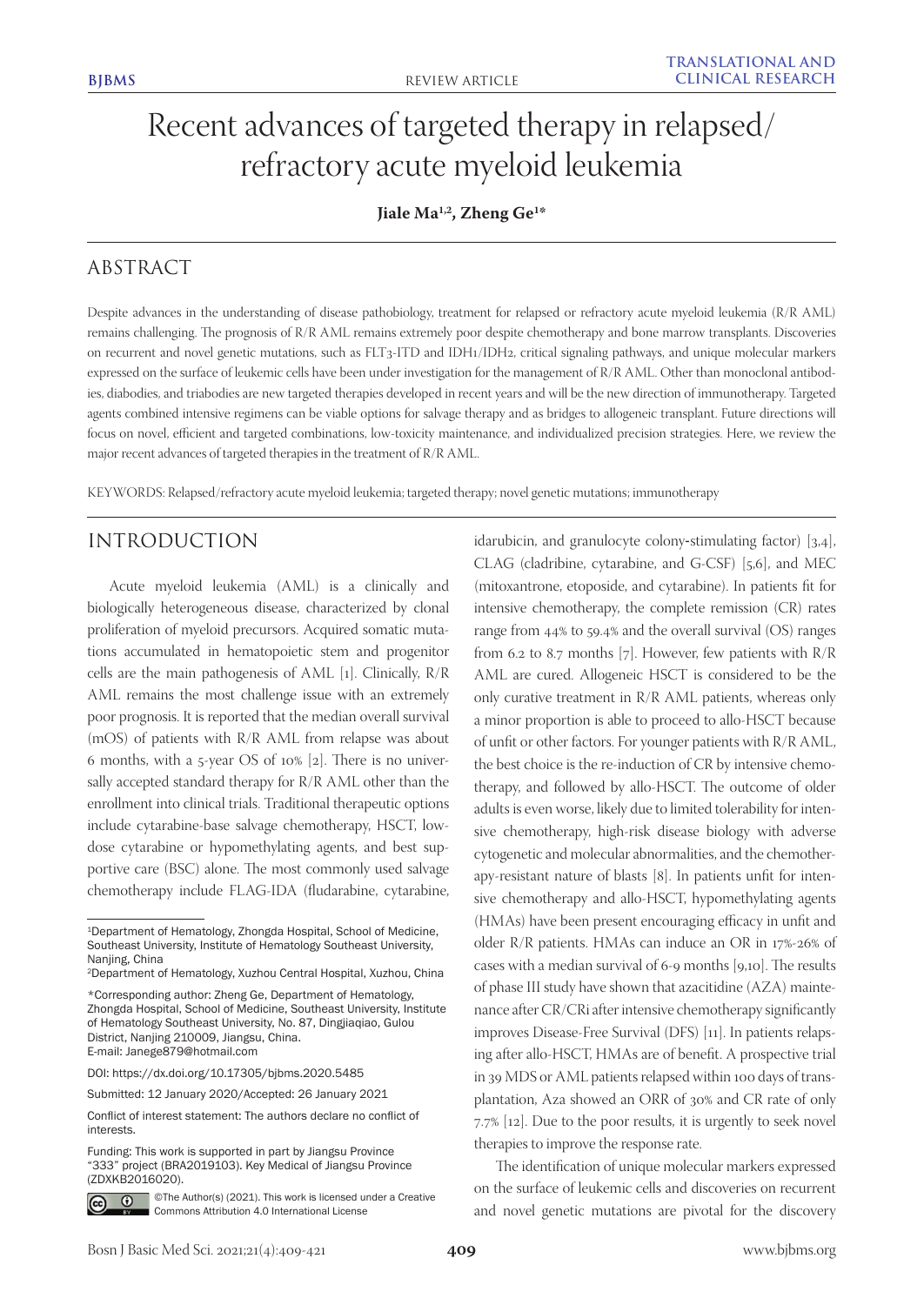of novel targeted therapies against R/R AML. Traditional chemotherapy acts not only on AML blasts but also on normal cells and produces toxicity. Targeted agents mainly aim at genetic or molecular lesions specific to, or enrich in, AML cells. This difference will make targeted therapy be more effective and less toxic than conventional chemotherapy. In recent years, the development and application of whole-genome sequencing have given us a macroscopic understanding of the AML gene mutation spectrum [13]. Based on these studies, small molecule targeted drugs had achieved remarkable results. Over the past few years, the Food and Drug Administration (FDA) approved many novel treatment options, including venetoclax in combination with HMAs or LDARAC [14] and glasdegib in combination with LDARAC [15], for the treatment of newly diagnosed or older patients to improve the clinical outcome. Some research results of targeted therapy have gradually enriched and changed the current clinical treatment plan for R/R AML.

# TARGETED GENES FOR R/R AML

### FLT3-ITD inhibitors

FMS-like tyrosine kinase 3 (FLT3) internal tandem duplication (ITD) mutations in patients with acute myeloid leukemia (AML) are associated with early relapse and poor prognosis. FLT3-ITD mutation can lead to constitutive autophosphorylation of FLT<sub>3</sub> and activation of its downstream effectors including RAS/RAF/MEK, MAPK/ERK, PI3K/AKT, and JAK/STAT signal pathways, result in uncontrolled cell proliferation, survival, and differentiation of AML, while FLT3-ITD inhibitors can inhibit these downstream pathways through specific FLT3 inhibition [16]. The first-generation FLT3 inhibitors such as midostaurin (protein kinase C inhibitor), sunitinib (VEGFR inhibitor), sorafenib (RAF inhibitor), lestaurtinib, and ponatinib (BCR-ABL inhibitor) were multitargeted kinase inhibitors with short duration of response  $[17]$ . The second-generation of  $FLT_3$  inhibitors includes quizartinib, gilteritinib and crenolanib, and pexidartinib and was more selective and less off-target than the first generation. Of all these FLT3-ITD inhibitors, midostaurin and gilteritinib have been approved by FDA for FLT3 mutated AML.

Sorafenib. Sorafenib is a multi-targeted small molecule inhibitor of RAF kinase, VEGFR-2, c-KIT, and FLT3, with activity of down-regulation of the MAPK pathway, Mcl-1 (Myeloid cell leukemia-1), and growth inhibition of AML cells with FLT3- ITD mutations [18-20]. Sorafenib was first approved by the FDA for the treatment of renal cell cancer and hepatocellular carcinoma, but it also has been used in R/R AML with wide experience. Sorafenib monotherapy showed only modest clinical activity in R/R AML at multiple dose levels with CRc rates ranging from 0 to 11.1% [21,22]. However, 63 patients with R/R FLT3-ITD AML after allo-HSCT or conventional therapy were

enrolled in a multi-center study, sorafenib monotherapy showed an ORR of 83% and CRc of 23%. About 47% of patients without prior allo-HSCT after a median treatment duration of 136 days developed sorafenib resistance, while allo-HSCT group showed lower (38%) and significantly later (197 days, P=0.03) sorafenib resistance conversely [23]. The long-term follow-up results of the allo-HSCT group showed that 6 of 29 patients (21%) are still alive with a median follow-up of 7.5 years and 17% achieved sustained complete remissions [24]. Sorafenib combination therapies have demonstrated activity in patients with R/R AML. However, responses are of limited duration. Combinations of sorafenib and DNA methyltransferase inhibitors (HMAs, decitabine [Dec], and azacitidine [Aza]) have been explored in three trials. In 37 R/R and untreated unfit AML patients, Aza plus sorafenib showed a CRc of 46% and mOS of 6.2 months [25]. In addition, sorafenib plus the Aza showed a CRc of 50% and mOS of 10.7 months in 8 patients with FLT3-ITD+ AML who had relapsed following allo-SCT [26]. Sorafenib plus Dec showed a CRc of 83% and mOS of 5.2 months in 6 FLT3-ITD R/R AML [27]. In a phase I/II study, combinations of sorafenib with idarubicin and Ara-C in  $7 R/R$  FLT3-mut patients achieved a CRc of 43% [28]. Eighty-three relapsed AML patients were enrolled in a retrospective study to evaluate the efficacy of sorafenib combined with other therapeutic strategies for AML with FLT3-ITD relapsed after allo-HSCT. The CR and OR rates were higher in sorafenib cohort than the nonsorafenib cohort (66% vs. 30% of CR, *p* = 0.002 and 83% vs. 50% of OR,  $p = 0.001$ , so as the 1-year OS (46.8% vs. 20%,  $p = 0.003$ ) and the 1-year PFS (44.9% vs. 16.7%, *p* = 0.001). Subgroup analysis showed that the CR and OR rates in sorafenib+ chemotherapy+donor lymphocyte infusion (DLI) were higher than that in monochemotherapy  $(p = 0.006, p = 0.001)$ , and they were similar to that in sorafenib+ chemotherapy and chemotherapy +DLI (all  $p > 0.008$ ) [29]. The combination of sorafenib, plerixafor (a SDF-1/CXCR4 inhibitor), and G-CSF to increase mobilization and elimination of FLT3-ITD progenitor cells was conducted in a phase I trial, and 28 patients with R/R FLT3-ITD-mutated AML were enrolled, showing an ORR of 37% [30].

Midostaurin. As another first-generation FLT3 inhibitor, midostaurin appeared transient monotherapy activity. However, a recent study showed that chemotherapy plus midostaurin led to improved outcomes of newly diagnosed AML for *FLT3* mutations. In this phase III trial, 3277 patients were enrolled to determine whether the addition of midostaurin to standard chemotherapy would prolong overall survival in untreated AML with *FLT3* mutations. The mOS was significantly longer in the midostaurin group (74.7 months) than in the placebo group ( $25.6$  months,  $p = 0.009$ ), as was event-free survival (8.2 vs. 3.0 months). The 4-year OS rate was 51.4% and 44.3%, respectively [31]. In R/R *FLT3*-mut AML patients, several clinical trials have been conducted (Table 1). A phase II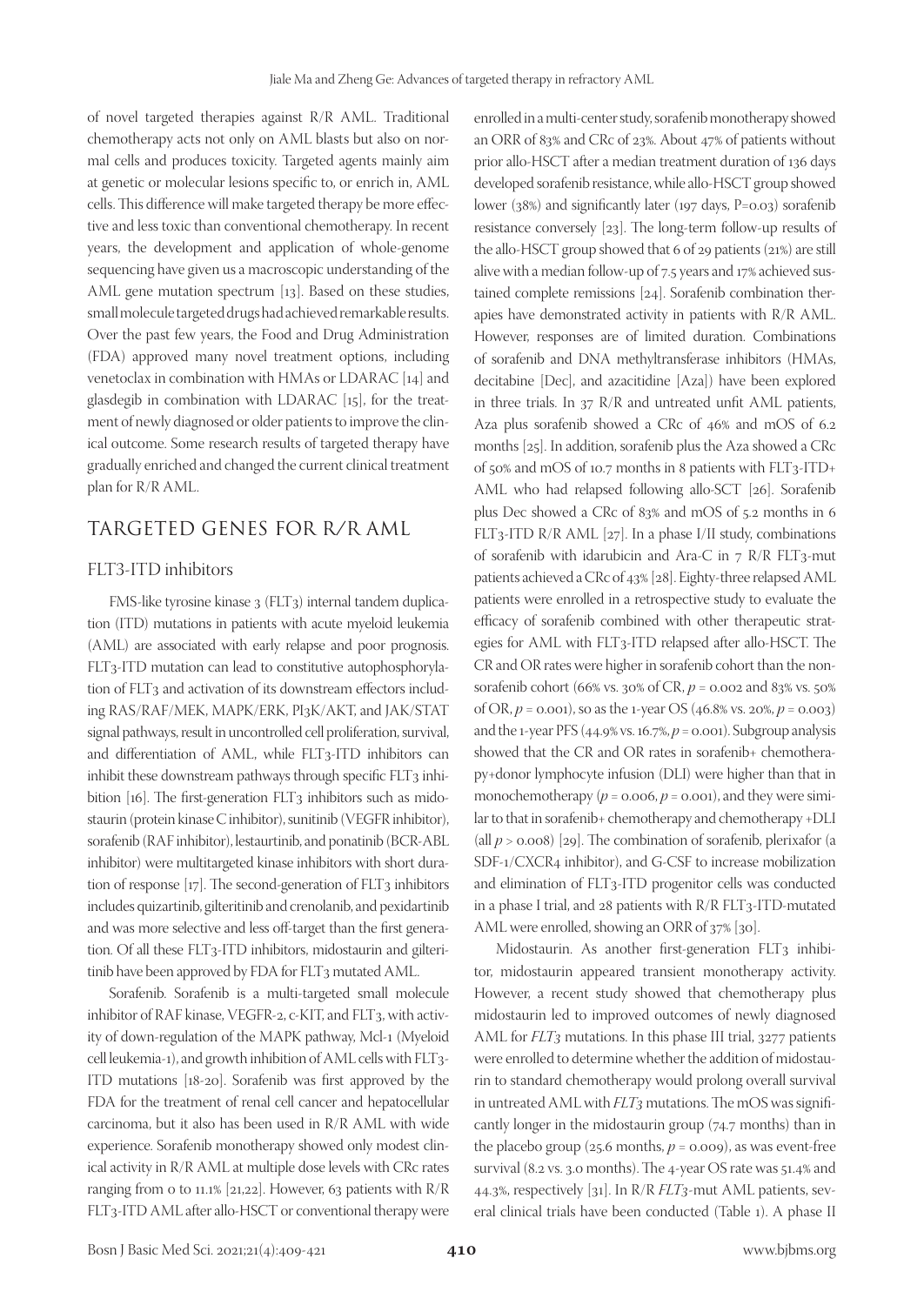TABLE 1. Results of targeted agents for R/R AML/MDS

| Targets    | Drug         | Chemotherapy<br>scheme                  | Study, year                             | N                                                          | Age,<br>median<br>(range) | ORR or significant<br>clinical benefit                          | Median<br>survival<br>(Months)     | Mechanism of action                                                                             |
|------------|--------------|-----------------------------------------|-----------------------------------------|------------------------------------------------------------|---------------------------|-----------------------------------------------------------------|------------------------------------|-------------------------------------------------------------------------------------------------|
| FLT3       | Sorafenib    | Monotherapy                             | Borthakur et al.,                       | 50                                                         | $60(21-88)$               | 10%                                                             | <b>NA</b>                          | Type 2 FLT3 inhibitor                                                                           |
| inhibitors |              |                                         | 2011, Phase I<br>Metzelder et al.,      | 65                                                         | $45(14-70)$               | 83%                                                             | NA                                 | Type 2 FLT3 inhibitor                                                                           |
|            |              |                                         | 2012, Retrosp                           |                                                            |                           |                                                                 |                                    |                                                                                                 |
|            |              | Sorafenib + AZA                         | Ravandi et al.,<br>2013, Phase I/II     | 43 (37<br>evaluable) 31<br>R/R & 6 UT                      | $64(24-87)$               | 46%                                                             | 6.2                                | Type 2 FLT3 inhibitor+<br>DNA methylation                                                       |
|            |              |                                         | Rautenberg et al.,<br>2017, Case series | $\,$ 8 $\,$                                                | $43(24-63)$               | 50%                                                             | 10.7                               | Type 2 FLT3 inhibitor+<br>DNA methylation                                                       |
|            |              | Sorafenib + DAC                         | Muppidi et al.,<br>2015, Case series    | 6                                                          | 56 (33-70)                | 83%                                                             | $5.2\,$                            | Type 2 FLT3 inhibitor+<br>DNA methylation                                                       |
|            |              | Sorafenib +<br>$Area-C + IDA$           | Ravandi et al.,<br>2010, Phase I/II     | 10                                                         | 53 (18-65)                | FLT3-wt: 33%, FLT3-<br>mut: 43%                                 | NA                                 | Type 2 FLT3 inhibitor+<br>Cytotoxic drugs                                                       |
|            |              | Sorafenib +                             | Xuan et al., 2019,                      | 83                                                         | $36(14-59)$               | 83%                                                             | 1-year                             | Type 2 FLT3 inhibitor+                                                                          |
|            |              | Chemotherapy<br>$±$ DLI                 | Retrosp                                 |                                                            |                           |                                                                 | OS 46.8%,<br>1-year<br>PFS 44.9%   | salvage therapy                                                                                 |
|            |              | Sorafenib+<br>plerixafor+<br>G-CSF      | Borthakur et al.,<br>2020, Phase I      | 28                                                         | 58 (18-85)                | 37%                                                             | <b>NA</b>                          | Type 2 FLT3 inhibitor+<br>SDF-1/CXCR4<br>inhibitor+ G-CSF<br>(cleaves SDF-1, CD44,<br>and VLA4) |
|            | Midostaurin  | Monotherapy                             | Fischer et al.,<br>2010,<br>Phase II    | 95                                                         | 65                        | FLT3-wt: 42%, FLT3-<br>mut: 71%                                 | NA                                 | Type 1 FLT3 inhibitor                                                                           |
|            |              | Midostaurin +<br>DAC                    | Williams et al.,<br>2013, Phase I       | 16                                                         | $69(47-81)$               | 36%                                                             | 1.9                                | Type 1 FLT3 inhibitor+<br>DNA methylation                                                       |
|            |              | Midostaurin +<br><b>CLAG</b>            | Ramsingh et al.,<br>2014, Phase I       | 10                                                         | 52 (32-71)                | 33%                                                             | 3.5                                | Type 1 FLT3 inhibitor+<br>Cytotoxic drugs                                                       |
|            |              | Midostaurin +<br><b>AZA</b>             | Strati et al., 2015,<br>Phase I/II      | 54                                                         | $65(21-85)$               | 26%                                                             | 5.5                                | Type 1 FLT3 inhibitor+<br>DNA methylation                                                       |
|            |              |                                         | Cooper et al.,<br>2015, Phase I         | 17                                                         | 73 (57-83)                | 29%                                                             | 6                                  |                                                                                                 |
|            |              | Midostaurin+<br>bortezomib $\pm$<br>MEC | Walker et al.,<br>2016, Phase I         | 34                                                         | <b>NA</b>                 | 83%                                                             | 11                                 | Type 1 FLT3 inhibitor+<br>Proteasome inhibitor+<br>Cytotoxic drugs                              |
|            |              | Midostaurin+<br>Panobinostat            | Chin-Hin et al.,<br>2018, Phase I       | 7                                                          | 71 (47-82)                | FLT3-wt: CR 0, FLT3-<br>ITD: CR0, FLT3-<br><b>TKD: CRi 100%</b> | NA                                 | Type 1 FLT3 inhibitor+<br>Histone deacetylase<br>(HDAC) inhibitor                               |
|            | Lestaurtinib | Monotherapy                             | Smith et al., 2004,<br>Phase I/II       | 17                                                         | $61(18-74)$               | 29%                                                             | NA                                 | Type 1 FLT3 inhibitor                                                                           |
|            |              | Lestaurtinib +<br>MEC                   | Levis et al., 2011,<br>RCT              | 112                                                        | 59 (20-81)                | 26%                                                             | <b>NA</b>                          | Type 1 FLT3 inhibitor+<br>Cytotoxic drugs                                                       |
|            | Quizartinib  | Monotherapy                             | Cortes et al.,<br>2018, Phase II        | C1 (TES<br>within 1 year<br>after 1st line<br>therapy) 157 | $69(66-73)$               | FLT3-wt: 45%,<br>FLT3-mut: 77%                                  | FLT3-wt:<br>4.4, FLT3-<br>mut: 5.9 | Type 2 FLT3 inhibitor                                                                           |
|            |              |                                         |                                         | $C2$ (>18 year<br>after salvage/<br><b>HSCT</b> ) 176      | $51(10-60)$               | FLT3-wt: 45%, FLT3-<br>mut: 74%                                 | FLT3-wt:<br>5.8, FLT3-<br>mut: 5.6 |                                                                                                 |
|            |              |                                         | Cortes et al.,<br>2018, Phase IIb       | Quizartinib 30 57 (19-77)<br>mg/d38                        |                           | 47%                                                             | 4.9                                |                                                                                                 |
|            |              |                                         |                                         | Quizartinib 60<br>mg/d38                                   | 53 (20-74)                | 47%                                                             | 6.3                                |                                                                                                 |
|            |              |                                         | Takahashi et al.,<br>2019, Phase II     | 37                                                         | $65(31-81)$               | 54%                                                             | 8                                  |                                                                                                 |
|            |              |                                         | Cortes et al.,<br>2019, Phase III       | 245                                                        | 57 (44-66)                | 65%                                                             | 6.2                                |                                                                                                 |
|            | Gilteritinib | Monotherapy                             | Perl et al., 2017,<br>Phase I/II        | 252                                                        | $62(46-71)$               | FLT3-wt: 12%,<br>FLT3-mut: 49%                                  | FLT3-wt:<br>4, FLT3-<br>mut: 7     | Type 1 FLT3 and AXL<br>inhibitor                                                                |
|            |              |                                         | Usuki et al., 2018,<br>Phase I          | 16                                                         | $71(60-81)$               | FLT3-wt: 36.4%,<br>FLT3-mut: 80%                                | NA                                 |                                                                                                 |
|            |              |                                         | Perl et al., 2019,<br>Phase III         | 247                                                        | $62(20-84)$               | 34%                                                             | 9.3                                |                                                                                                 |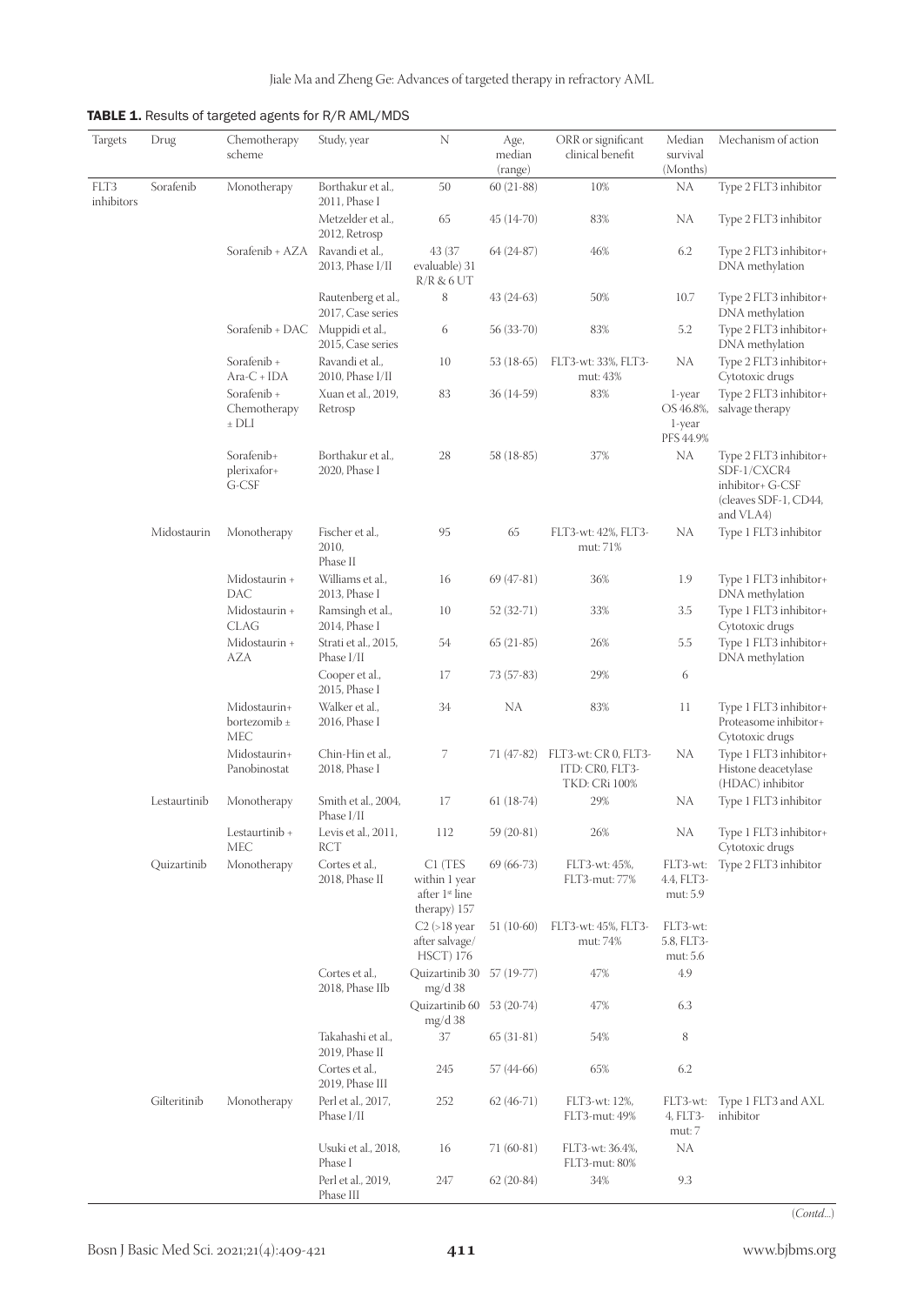#### TABLE 1. (Continued)

| Targets              | Drug                     | Chemotherapy<br>scheme                                     | Study, year                          | N                                                                  | Age,<br>median<br>(range)                             | ORR or significant<br>clinical benefit | Median<br>survival<br>(Months) | Mechanism of action                                                |
|----------------------|--------------------------|------------------------------------------------------------|--------------------------------------|--------------------------------------------------------------------|-------------------------------------------------------|----------------------------------------|--------------------------------|--------------------------------------------------------------------|
|                      | Pexidartinib             | Monotherapy                                                | Smith et al., 2020,<br>Phase I/II    | 90 (Part1,<br>dose escalation<br>34, Part 2, dose<br>expansion 56) | Part1 62.5<br>$(24-82)$ ,<br>Part 2 59.5<br>$(22-83)$ | 21%                                    | Part1 3,<br>Part 2 3.7         | CSF-1R inhibitor                                                   |
| IDH<br>inhibitors    | Ivosidenib               | Monotherapy                                                | DiNardo et al.,<br>2018, Phase I     | 179                                                                | $67(18-87)$                                           | 39.10%                                 | 8.8                            | IDH1 inhibitor                                                     |
|                      | Enasidenib               | Monotherapy                                                | Stein et al., 2017,<br>Phase I       | 176                                                                | 67<br>$(19-100)$                                      | 40.30%                                 | 9.3                            | IDH2 inhibitor                                                     |
|                      |                          |                                                            | Stein et al., 2019,<br>Phase I/II    | 280                                                                | 68<br>$(19-100)$                                      | 39.60%                                 | 8.8                            |                                                                    |
| $Bcl-2$<br>inhibitor | Venetoclax               | Monotherapy                                                | Konopleva et al.,<br>2016, Phase II  | 32                                                                 | 71 (19-84)                                            | 38%                                    | 4.7                            | Bcl-2 regulation                                                   |
|                      |                          | Venetoclax +<br>HMA/LDAC                                   | DiNardo et al.,<br>2017, Retrosp     | 43                                                                 | $68(25-83)$                                           | 21%                                    | 3                              | Bcl-2 regulation + DNA<br>methylation/DNA<br>polymerase inhibitors |
|                      |                          |                                                            | Gaut et al., 2020,<br>Retrosp        | 14                                                                 | 58 (41-79)                                            | 35.70%                                 | 4.7                            |                                                                    |
|                      |                          | Venetoclax+<br>HMA                                         | Aldoss et al.,<br>2018, Retrosp      | 33                                                                 | $62(19-81)$                                           | 64%                                    | 1-year OS<br>53%               | Bcl-2 regulation + DNA<br>methylation                              |
|                      |                          |                                                            | Ram et al., 2019,<br>Prospective     | 23                                                                 | 76 (41-92)                                            | 43%                                    | 5.6                            |                                                                    |
|                      |                          |                                                            | Aldoss et al.,<br>2020, Retrosp      | 33                                                                 | 58 (18-77)                                            | 42%                                    | NA                             |                                                                    |
|                      |                          | Venetoclax+<br>DAC                                         | DiNardo et al.,<br>2020, Phase II    | 55                                                                 | $62(43-73)$                                           | 62%                                    | 7.8                            |                                                                    |
|                      |                          |                                                            | Wang et al., 2020,<br>Case series    | 40                                                                 | $63(20-88)$                                           | 50%                                    | 6.6                            |                                                                    |
|                      |                          | Venetoclax+<br>HMA/LDAC/<br>DEC                            | Byrne et al., 2020,<br>Case series   | 21                                                                 | 64.5<br>$(34.5 - 73.7)$                               | 42.10%                                 | 7.8                            | Bcl-2 regulation + DNA<br>methylation/DNA<br>polymerase inhibitors |
| pathway<br>inhibitor | Hedgehog Glasdegib       | Glasdegib +<br>LDAC                                        | Tavares et al.,<br>2020, Case series | 6                                                                  | $65(56-67)$                                           | 67%                                    | 8.2                            | Hedgehog pathway<br>inhibitor + DNA<br>polymerase inhibitors       |
|                      |                          | Monotherapy in<br>HMA-refractory<br>MDS and<br><b>CMML</b> | Sallman et al.,<br>2019, Phase II    | 34                                                                 | 73 (55-88)                                            | 6%                                     | 10.4                           | Hedgehog pathway<br>inhibitor                                      |
| Antibody-<br>drug    | Gemtuzumab<br>ozogamicin | Monotherapy                                                | Sievers et al.,<br>2001, Phase I/II  | 142                                                                | $61(22-84)$                                           | 30%                                    | 5.9                            | Anti-CD33 monoclonal<br>antibody                                   |
| conjugate            | (GO)                     |                                                            | Larson et al.,<br>2005, Phase II     | 277                                                                | $62(20-87)$                                           | 26%                                    | 4.9                            |                                                                    |
|                      |                          |                                                            | Taksin et al.,<br>2007, Phase II     | 57                                                                 | $64(22-80)$                                           | 33%                                    | 8.4                            |                                                                    |
|                      |                          | Monotherapy/<br>Combination<br>therapy                     | Wang et al., 2020,<br>Prospective    | 331                                                                | 42.2<br>$(0-94)$                                      | <b>NA</b>                              | NA                             |                                                                    |
|                      |                          | $GO + cytarabine$<br>+ mitoxantrone                        | Chevallier et al.,<br>2008, Retrosp  | 62                                                                 | 55.5<br>$(16-71)$                                     | 63%                                    | 9.5                            | Anti-CD33 monoclonal<br>antibody + DNA                             |
|                      |                          |                                                            | Debureaux et al.,<br>2019, Retrosp   | 58                                                                 | 56 (16-74)                                            | 67%                                    | 50                             | polymerase inhibitors                                              |

trial explored midostaurin monotherapy in 95 R/R or newly diagnosed unfit AML patients, with the overall response rate (CR, PR, HI, BR) of 71% and 56% in FLT3-mutant group and FLT3 wild-type group, respectively [32]. As for midostaurin combinations, Williams et al. conducted a phase I trial to determine the clinical maximum tolerated dose (MTD), and recommended phase II dose of midostaurin combined Dec in newly diagnosed or R/R AML. In this study, 16 patients were enrolled, and the ORR was 36.4%. About 25% of patients achieved CR or Cri, and the median duration of remission was

107 days (range from 28 to 331 days) days [33]. 10 R/R AML patients received midostaurin, all-trans retinoic acid (ATRA) and CLAG (cladribine, Ara-C, G-CSF) chemotherapy in a phase I trial, achieving a CR rate of 22% and median OS of 3.5 months [34]. Another two trials explored the combination of midostaurin and AZA in R/R or untreated AML, the first one enrolled 54 R/R AML and untreated AML patients with a ORR of 26% [35], and the other one included 17 patients with a ORR of 18%, and the median OS was 6 months in the second study [36]. A phase I trial analyzed midostaurin and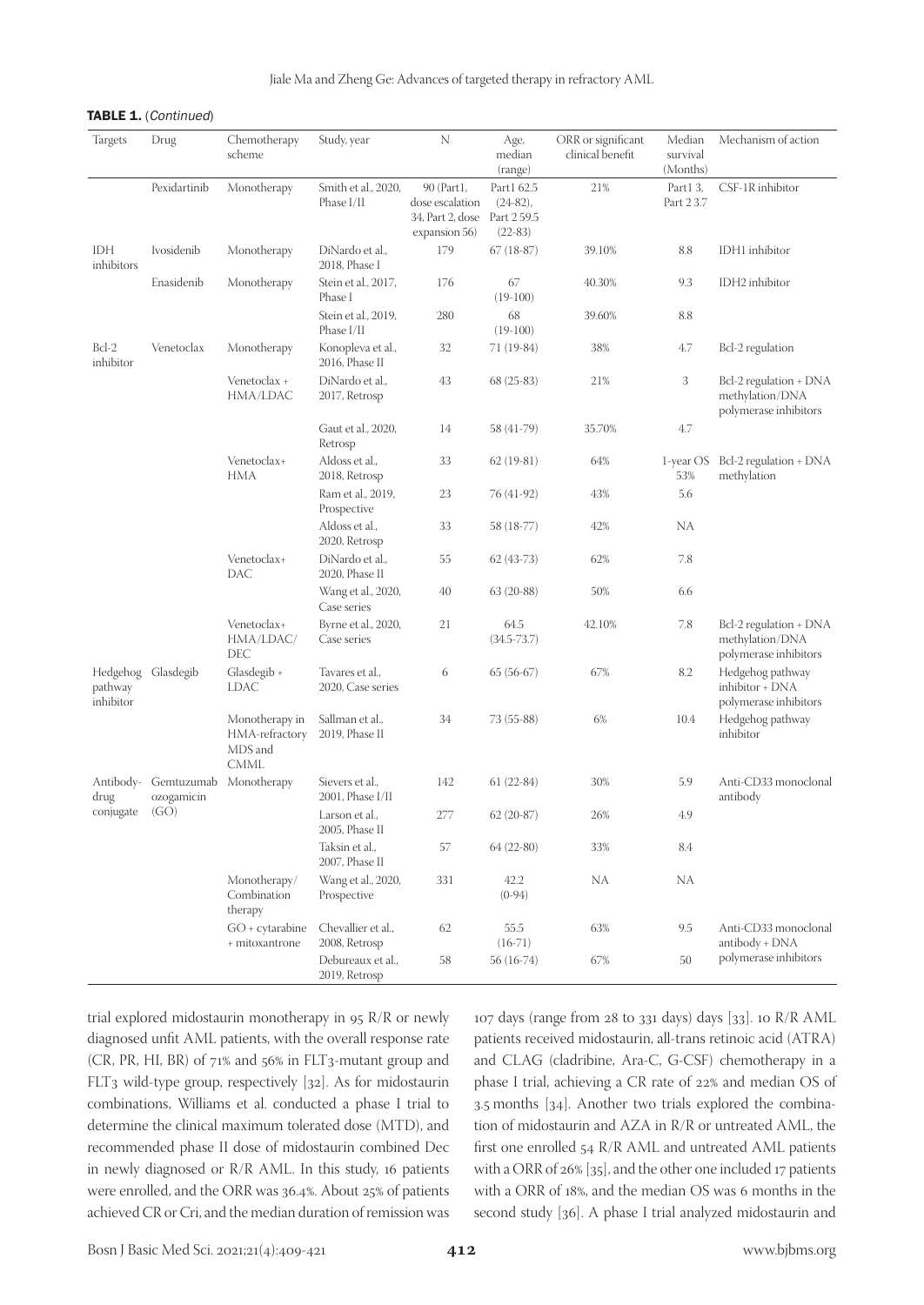bortezomib with/without MEC (mitoxantrone, etoposide, and cytarabine) in 34 patients. A 56.5% CR rate and 82.5% ORR were observed. Of noted, MEC included cohort obtained the median OS of 11 months and a significant higher CR rate of 57% compared with the cohort without MEC (0%) [37]. Therefore, more novel combination therapies are worthy of further exploration.

Lestaurtinib. Lestaurtinib demonstrated no surprising results in R/R AML. A phase I/II open-label trial of lestaurtinib single-agent therapy in R/R or poor-risk AML showed an ORR of 29% [38]. The results form Cephalon 204 trial indicated that the addition of lestaurtinib to salvage chemotherapy provides no benefit to AML patients with FLT3 mutations in first relapse. Two hundred and twenty-four patients were enrolled in the randomized trial to received chemotherapy alone or followed by 80 mg of lestaurtinib twice daily. The total CR/CRp rate was 26% in lestaurtinib arm and 21% in the control group, respectively  $(p = 0.35)$ , and there was no difference in overall survival between the two arms [39].

Quizartinib. Quizartinib was approved by the Ministry of Health, Labor and Welfare (MHLW) of Japan for R/R AML with FLT3 mutation. Compared with the first-generation TKIs, quizartinib has a stronger selectivity for FLT3. Monotherapy of quizartinib demonstrated a great efficacy in R/R AML, with a CR rate of 40-50%, and OS of  $5-8$  months  $[40-42]$ . A phase IIb study (NCT01565668) evaluated the efficacy and safety of 30 mg or 60 mg dosing regimens of quizartinib monotherapy in patients with R/R AML with FLT3 mutations. Of all 76 patients, CRc rates were 47% in both groups, similar to earlier reports with higher quizartinib doses. Incidence of QTcF above 480 ms was 11% and 17%, and QTcF above 500 ms was 5% and 3% in the 30 and 60 mg groups, respectively, which was less than earlier reports with higher doses of quizartinib. Median OS (20.9 vs. 27.3 weeks), duration of CRc (4.2 vs. 9.1 weeks), and bridge to transplant rates (32% vs. 42%) in 60 mg group were higher than 30 mg group. Quizartinib at an appropriate high dose may be more beneficial [40]. In addition, a phase II study of oral quizartinib in Japanese patients with FLT3-ITD positive R/R AML achieved a CRc rate of 53.8%. The median duration of CRc and OS was 16.1 weeks and 34.1 weeks, respectively. The major adverse events (AEs) were febrile neutropenia (43.2%), platelet count decreased (37.8%), and QT prolonged (35.1%) [41]. A phase III trial (QUANTUM-R trial) assessed single-agent quizartinib could improve overall survival versus salvage chemotherapy. Three hundred and sixty-seven patients were enrolled in this trial, of all patients, 245 were randomly allocated to quizartinib, and 122 to chemotherapy. The results showed that mOS was 6.2 months (5.3-7.2) in the quizartinib group and 4.7 months (4.0-5.5) in the chemotherapy group with median follow-up for 23.5 months (IQR 15.4-32.3). Hematological

toxicity, pneumonia, and QT prolongation were the most common AEs, and no grade 4 events occurred. There were 33% treatment-emergent deaths in the quizartinib group (13% of which were due to AEs) and 17% in the chemotherapy group (10% of which were due to AEs) [42]. In the QUANTUM-R trial, single-agent quizartinib significantly improves the mOS from 4.7 months to 6.2 months compared with another phase III trial (DATAML study), while the rate of CR or CRi was lower than DATAML study (27% vs. 49%). The main characteristics of patients were similar between the two trials. However, 4.4% of patients received a low-intensity regimen as a salvage treatment in DATAML study, whereas about 25% of patients received LDAC treatment in the QUANTUM-R study. This maybe a major factor contribute to the difference in response rate and OS between two studies [43]. A recent study demonstrated that glucocorticoids (GCs) enhance the antileukemic activity of FLT<sub>3</sub> inhibitors in FLT<sub>3</sub>-mutant acute myeloid leukemia. Gebru et al. found that treatment of FLT3 internal tandem duplication AML cells with quizartinib using RNA sequencing and drug screening had upregulated inflammatory genes in drug-tolerant "persisters" (DTPs) and therefore enhanced susceptibility to anti-inflammatory GCs. Combination of FLT3 inhibitors and GCs is promising in eliminate DTPs and prevents relapse in FLT3-mutant AML [44]. Although quizartinib displayed promising initial clinical trial results in previous studies, FDA rejected approval for quizartinib for R/R AML In June 2019. The reasons are listed as follows, first, the QuANTUM-R phase III results got a significant OS benefit, but the median survival was only extended 6 weeks (6.2 vs. 4.7 months) compared with chemotherapy group. In addition, there was no difference in event-free survival, which raised questions about what led to the improvement in OS [45]. Third, bias in provision of data and the number of transplants in each group raised questions as to whether this affected differences in survival between the two groups. Another concern was the unique toxicities of QTc prolongation and myelosuppression, but this did not appear to be a major factor for FDA rejection.

Gilteritinib. Gilteritinib is a small molecule dual inhibitor of FLT3/AXL [46]. Phases I/II studies in relapsed/refractory  $(R/R)$  AML with or without FLT3 mutations of gilteritinib established the daily dose of 120mg gilteritinib for further clinical phase III trials. In these two clinical trials, gilteritinib was given as daily escalating doses. The ORR was 40%-80%. The most common adverse events were diarrhea, anemia, fatigue, and liver enzyme elevation [47,48]. In a phase III trial (ADMIRAL study), 371 R/R AML with *FLT3*-mutated were enrolled to compare the efficacy and survival of gilteritinib and chemotherapy. This study showed that gilteritinib resulted in significantly longer survival and higher percentages of patients with remission than salvage chemotherapy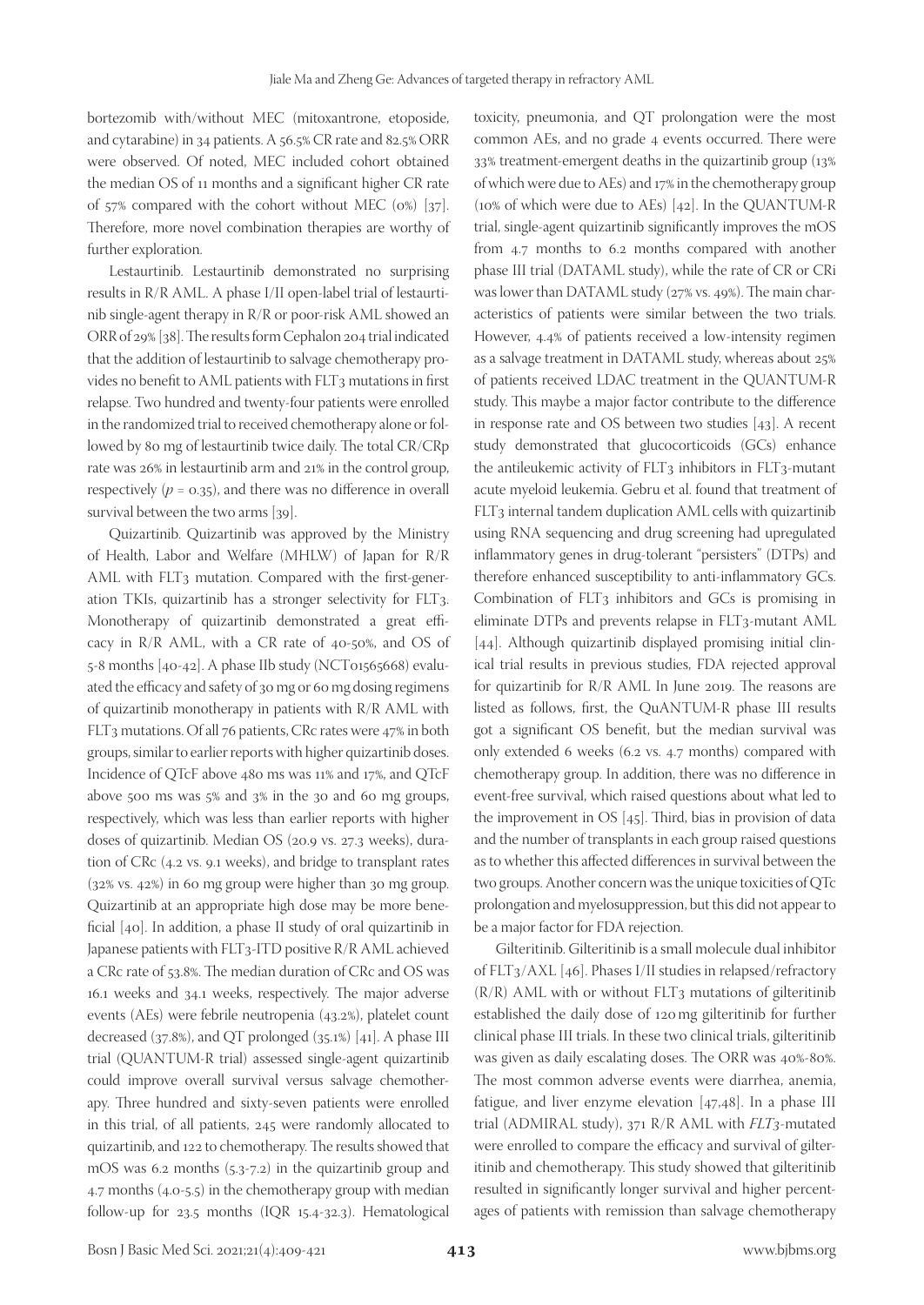with OS 9.3 months vs. 5.6 months and median event-free survival 2.8 months vs. 0.7 months, respectively. The ORR was 34.0% in the gilteritinib group and 15.3% in the chemotherapy group, and CRR was 21.1% and 10.5%, respectively. The most common AEs of grade 3 or higher in the gilteritinib group were febrile neutropenia (45.9%), anemia (40.7%), and thrombocytopenia (22.8%), but all these AEs occurred less frequently in gilteritinib group than in chemotherapy group [49,50]. The combination of gilteritinib with Aza (NCT02752035), VEN (NCT03625505), and atezolizumab (NCT03730012) is being studied. Of note, the U.S. FDA label for gilteritinib indicates several significant warnings and precautions, including the risk of differentiation syndrome, posterior reversible encephalopathy syndrome (PRES), and prolongation of the corrected QT interval (QTc) [51]. In the ADMIRAL trial, a prolonged QTc interval occurred in 5% participants, with only 1 subject had an increase in the QTc to > 500 ms. Therefore, it is recommended to monitor electrolytes, potassium, and magnesium levels throughout gilteritinib therapy [52]. According to the package insert of gilteritinib, an ECG should be performed at baseline, the day 8 and 15 of cycle 1, and before the start of cycles 2 and 3. If the QTc interval increases over 500 ms, gilteritinib should be held. If the QTc improves less than 480 msec or within 30 ms of baseline, gilteritinib may be restarted at 80 mg/day. When the QTc increases by over 30 ms, if confirmed by repeat ECG, dose reduction should be considered. In the treatment of R/R AML co-infection, it is inevitable to use antifungal drugs. However, strong CYP3A inhibitors (such as voriconazole and posaconazole) have been shown to increase gilteritinib concentration and therefore have the potential to increase the risk of toxicity. Unless necessary, toxicity should be monitored more frequently. Grapefruit and its juice strongly inhibit CYP3A4 and should be avoided during gilteritinib therapy. In addition, P-gp and strong CYP3A inducers may decrease gilteritinib exposure, so the combination of gilteritinib and P-gp or strong CYP3A inducers is not recommended. Besides, gilteritinib has the potential to reduce the efficacy of drugs that target sigma non-specific receptor and/or 5HT2B, such as escitalopram, fluoxetine, or sertraline. Therefore, alternative medications are recommended unless these drugs are considered essential.

Pexidartinib. Pexidartinib is a selective small-molecule kinase inhibitor of CSF1R, KIT, and FLT3-ITD. A phase I/II study of pexidartinib monotherapy in R/R AML demonstrated an ORR of 21% and CRR of 11%, which was lower than the  $\sim$ 40% to 50% CRc rates observed with quizartinib [40,53] or gilteritinib [47]. Median OS of dose expansion group and responders with complete remission was 3.7 and 8.8 months, respectively [54].

### IDH inhibitors

Isocitrate dehydrogenase 1 and 2 (IDH1 and IDH2) mutations are recurrent mutations in AML. Somatic point mutations in IDH1/2 lead to the excessive secretion of D-2 hydroxyglutarate (D-2HG). D-2HG plays an important role in the development of both hematological and solid tumors. It mainly promotes the occurrence of tumors by interfering with cellular metabolism and epigenetic regulation, thus leading to the expansion and differentiation of hematopoietic stem cells [55,56]. In addition, D-2HG can detect IDH1/2 mutations at the time of diagnosis and can also predict clinical response [57]. Small molecule inhibitors targeting IDH1/2 have shown strong therapeutic activity in clinical studies.

Ivosidenib. Ivosidenib (AG-120) is an oral, targeted, small-molecule inhibitor of mutant IDH1. It can restore normal differentiation and results in clinical responses in a subset of patients with mIDH1 R/R AML. The outgrowth of RTK pathway mutations and 2-HG-restoring mutations contributed to acquire resistance [58]. In a previous phase 1 clinical trial, 179 R/R AML of all enrolled patients (258) received ivosidenib, 500 mg once daily. Monotherapy with enasidenib yielded an ORR of 39.1%, CR rate of 21.8%, and CR plus CR with partial hematologic recovery (CRh) rate of 30.2%. The mOS in the primary efficacy population was 8.8 months. The main treatment-related AEs were prolongation of the QT interval (in 7.8% of R/R AML patients), the IDH differentiation syndrome (in 3.9%), anemia (in 2.2%), thrombocytopenia or a decrease in the platelet count (in 3.4%), and leukocytosis (in 1.7%). Thus, monotherapy with enasidenib was overall well tolerated [59]. However, the CR+CRh and CR rates appear higher in the mIDH1 newly diagnosed population compared with the mIDH1 R/R AML population in this and Roboz's study. In patients with newly diagnosed *mIDH1* AML, single agent treated with ivosidenib achieved a CR/CRh rate of 42.4% and mOS of 12.6 months [60].

Enasidenib. Enasidenib (AG-221) is an oral small-molecule IDH2 inhibitor that is approved by FDA in 2017 for treatment of adult patients with mutant-IDH2 R/R AML at an initial dose of 100 mg once daily. The phase I/II study of enasidenib induced overall responses in 40.3% of patients with R/R AML, with 19.3% of patients achieving CR. The mOS was 9.3 months, and 19.7 months in those with CR. Hyperbilirubinemia and IDH-differentiation syndrome (IDH-DS) were the most prominent toxicities [61]. In a dose-escalation and expansion trial, 214 of 345 AML patients (62%) with R/R AML received enasidenib, 100 mg/d. Monotherapy with enasidenib yielded a CR rate of 19.6%, 10.3% patients proceeded to an allo-HSCT, and the ORR was 38.8%. MOS was 8.8 months. Similar results of ORR were demonstrated among patients who were in relapse (37.7%) or were refractory to intensive (37.5%) or nonintensive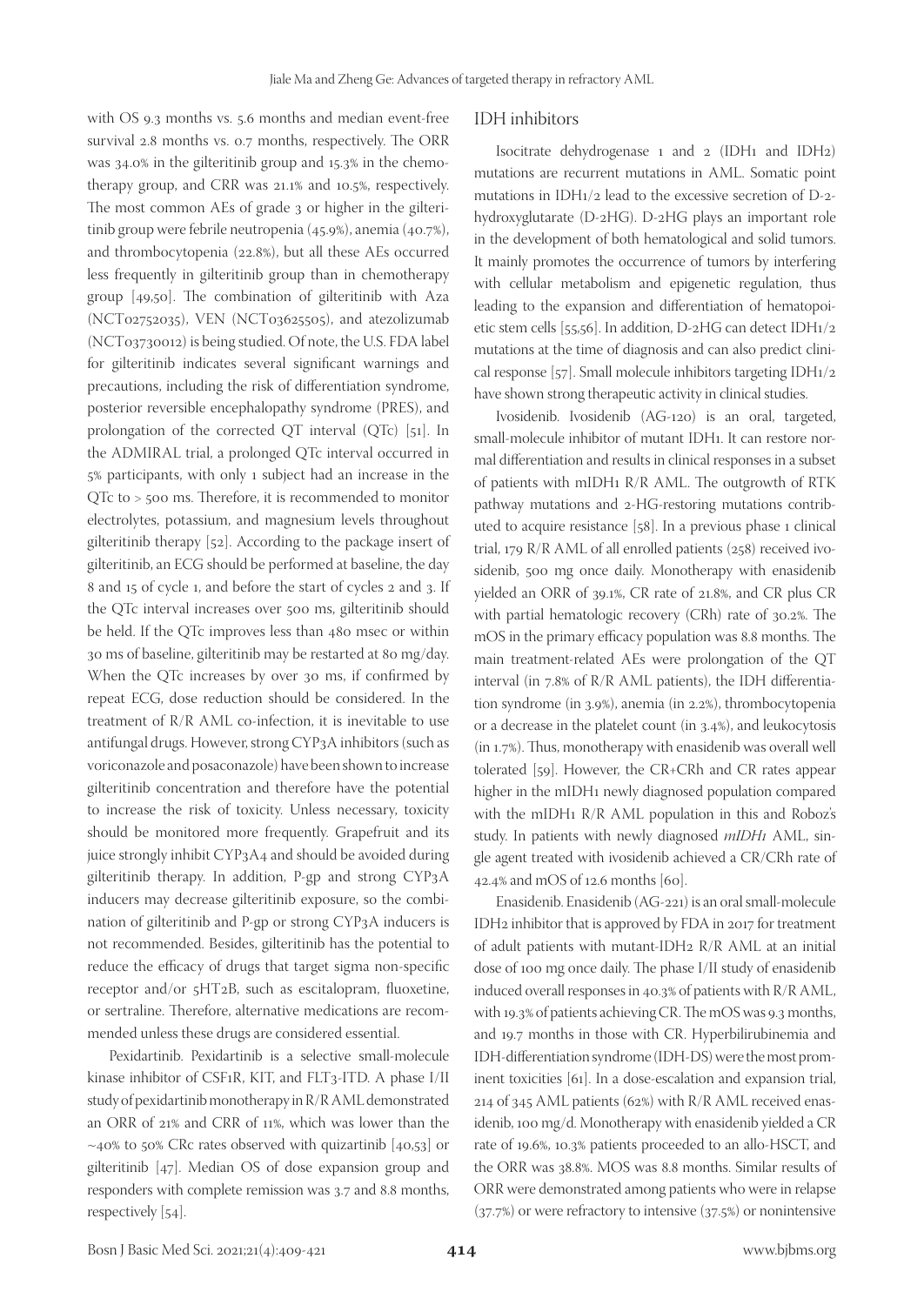(43.2%) therapies [62]. Phase III trial on the enasidenib is still under process, it will become a potent lead entity for anticancer treatment in the future.

# TARGETED CRITICAL SIGNALING PATHWAY IN R/R AML

### Bcl-2 inhibitor

Venetoclax. Venetoclax (VEN) is highly selective, oral small-molecule B cell leukemia/lymphoma-2 (BCL2) inhibitor. In patients with relapsed and refractory (R/R) AML, VEN had a modest single-agent activity (19% CR/CRi) [63]. In contrast, VEN in combination with HMAs demonstrated significant activity in R/R AML. In a retrospective study, 33 r/r AML patients were treated with HMA plus VEN, the results showed that the ORR was 64%, and 1-year OS was 53% [64]. In a multicenter historical study, 23 R/R AML patients were treated with a combination of VEN and HMA. About 43% achieved a CR or CRi. Median OS was 5.6 months. Median OS for patients achieving CR was longer when compared with patients achieving Cri (10.8 months, 95% CI 6.2-15.4 vs. 2.8 months, 95% CI 0.9-4.8, *p* < 0.001) and the 6-month projected OS was 80% versus 12% [65]. Another retrospective study of 43 R/R myeloid patients treated with VEN plus HMA or low-dose cytarabine (LDAC), observing objective response of 21%, and median survival of 3 months [66]. A retrospective study of 14 R/R AML was performed to evaluate the efficacy of VEN combination therapy, obtaining an objective response rate of 35.7% and mOS of 4.7 months. There was no difference in response if prior stem cell transplant or HMA exposure [67]. The overall CR/CRi rate with VEN-HMA was 42% in r/r AML in Aldoss's study [68]. In a phase 2 trial, 55 R/R AML received VEN with 10-day Dec therapy, reaching an ORR of 62%. The mOS was 7.8 months in R/R AML group [69]. In a retrospective study, 40 R/R AML patients received VEN-based therapy, obtaining an ORR of 50% and CRR of 22.5%. Median time to best response was 1.4 months and the mOS was 6.6 months. Patients in intermediate-risk cytogenetics demonstrated better OS than unfavorable-risk cytogenetics [70]. Therefore, combination therapy consisting of venetoclax and HMA is promising in patients with R/R AML. In addition, VEN-based therapy is also a potent therapy option for patients relapsing after HCT. A recent study reported the outcomes of 21 post-HCT AML relapse patients treated with VEN. Of the 19 patients who were assessed for response, VEN yielded an ORR of 42.1%. About 47.4% patients maintained their response for ≥3 months and 8 patients were still receiving therapy at time cut [71]. The objective response rate of VEN-based combination therapy was raging from 20% to 70% in R/R AML patients. It is urgent to conduct larger prospective and randomized clinical trials to evaluate novel

venetoclax-based combination chemotherapy fit for R/R AML patients. In summary, venetoclax especially in combination therapy is promising in R/R AML.

Drug–drug interactions with moderate to strong CYP3A4 inhibitors, which are "azole" antifungals, are an important factor to considered for venetoclax plus HMA clinical trials, and these therapies were not permitted in most patients [14,72]. CYP3A4 inhibitors can increase the serum drug concentration of VEN. Agarwal et al.'s study found that compared with monotherapy of VEN, coadministration of oral posaconazole increased venetoclax dose–normalized Cmax and AUCo–24 7.1- and 8.8-fold, respectively. Posaconazole can be used for antifungal prophylaxis in AML receiving VEN after reducing the VEN dose by at least 75% [73]. In patients treated with VEN plus HMA without azole prophylaxis, the rate of grade 3/4 fungal infections was 8%, while 46% of patients received nonazole antifungal (such as echinocandin) prophylaxis [14]. The routine use of antifungal prophylaxis is not recommended in the treatment of AML, and the clinical efficacy of the reduced dosed of VEN when coadministration with azoles is uncertain, antifungal prophylaxis with VEN plus HMAs needs not be mandatory [74]. However, when AML patients with neutropenic occurred, aggressive antifungal treatment therapy is necessary. Echinocandins can be effective antifungal therapies which do not require venetoclax dose reductions. However, it may be limited by the efficacy, delivery mechanisms, and costs. Therefore, azole antifungals will be a better choice at that setting. For strong CYP3A4 inhibitors, the recommended VEN dose reduction from 400mg is 70mg for posaconazole and 100mg for other strong inhibitors (such as voriconazole). For the moderate CYP3A4 inhibitor isavucaonzole, it is recommended to decrease the venetoclax dose to 200 mg [74]. Unlike azoles, antiviral and antibacterial prophylactic agents do not require venetoclax dose adjustments. In addition, except grade 3-4 hematological toxicity, the most common side effects including hypocalcemia (16%-87%), hyperglycemia (67%), hyperkalemia (17% to 59%), increased serum aspartate aminotransferase (53%), decreased serum albumin (49%), hypophosphatemia (45%), diarrhea (43%), nausea (42%), hyponatremia (40%), upper respiratory tract infection (36%), fatigue (32%), musculoskeletal pain (29%), hyperphosphatemia (14%), abdominal pain (18%), constipation (16%), vomiting (16%), mucositis (13%), and tumor lysis syndrome (2-3 weeks promotion stage: 13%; 5-week promotion stage: 2%). Therefore, it is recommended to monitor liver and kidney function and electrolytes throughout VEN therapy.

### Hedgehog pathway inhibitor

#### *Glasdegib*

Glasdegib is the hedgehog pathway inhibitor. Glasdegib in combination with low-dose cytarabine (LDAC) was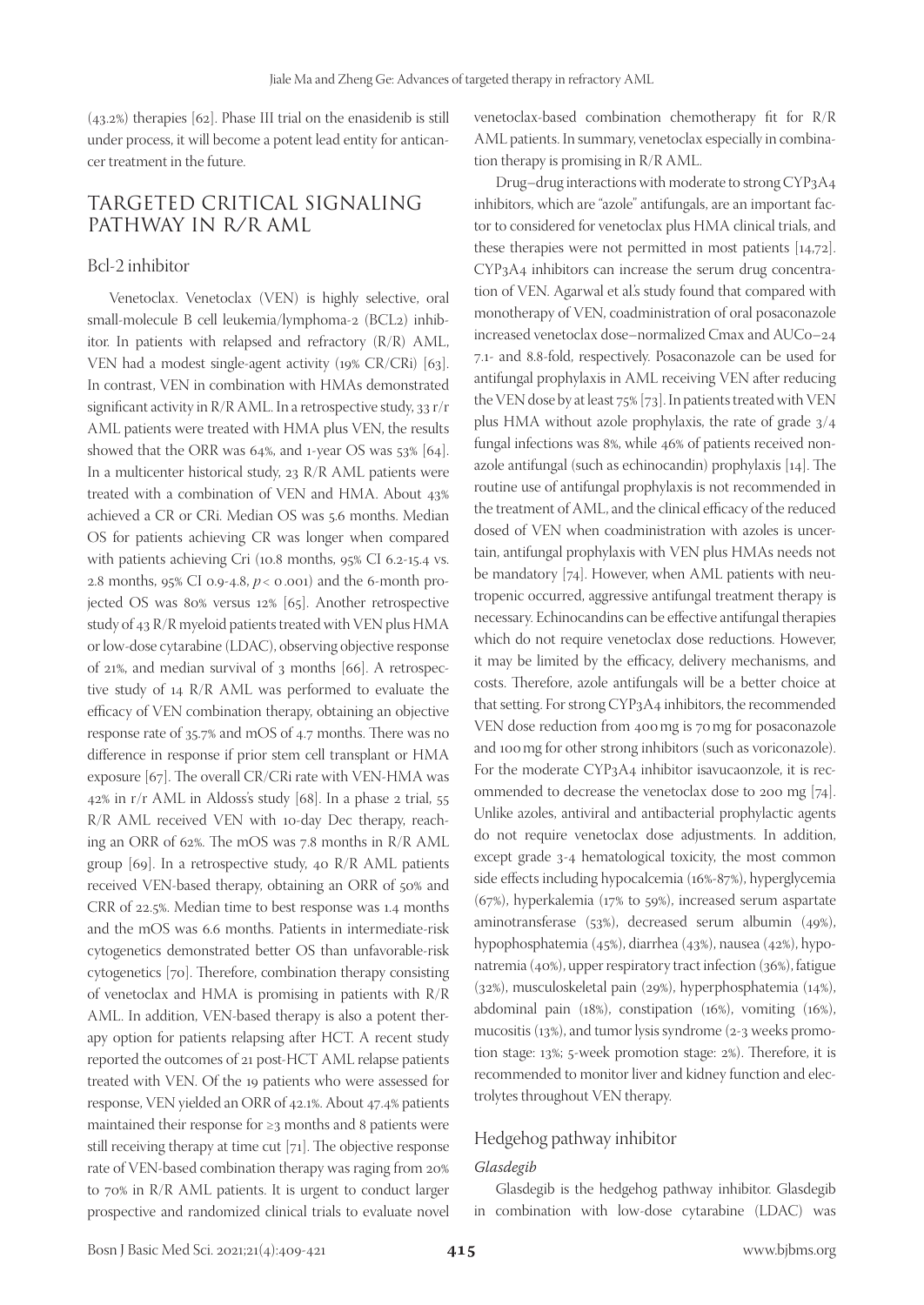approved by FDA for treatment of newly diagnosed AML in adults who are ineligible for intensive chemotherapy in November 2018 [75]. For AML patients who are ineligible for intensive chemotherapy, the addition of glasdegib to LDAC demonstrated significant and meaningful OS improvement. In a phase II study, ORR with glasdegib plus LDAC (26.9%) was higher compared with LDAC (5.3%). Furthermore, patients treated with glasdegib plus LDAC achieved a 49% reduction in the risk of death relative to LDAC (median 8.8 vs. 4.9 months;  $p = 0.0004$ ). The most common AEs were cytopenias and gastrointestinal events (mostly grade 1-2) in glasdegib plus LDAC arm [15]. Tavares et al. reported the outcome of 6 patients with R/R AML or HR-MDS treated with glasdegib. Four (66.7%) patients achieved stable disease after 2 months of treatment. Four patients survived more than 6 months, with a median follow-up of 7 months (0.1-15.1 months) [76]. Similar results have been observed with monotherapy of glasdegib in refractory myelodysplastic syndromes (MDS). In a phase 2 trial, 35 patients with HMA-failure MDS were enrolled to evaluate the efficacy and safety of glasdegib. The ORR was 6%, with the best response of marrow complete remission with hematologic improvement. With a median follow-up of 42.8 months, the mOS was 10.4 months. Grade 3 or higher infections occurred in 11% of patients, and non-hematologic toxicities were rare [77]. Further studies including more R/R AML or R/R MDS patients should be conducted to explore the efficacy and safety of combinations of glasdegib with other novel agents or standard approved therapies.

# TARGETED CELL SURFACE ANTIGEN IN R/R AML

### Antibody-drug conjugate (ADC)

ADC is a novel therapy that combines a monoclonal antibody with targeting specificity and a small molecule with high toxicity. CD33 antigen is a pleasant target for R/R AML. CD33 is expressed on more than 90% of AML patients, while expressed not on pluripotent hematopoietic stem cells, thus avoiding permanent inhibition of the hematopoietic system. Gemtuzumab ozogamicin (GO) is an ADC composed of an anti-CD33 monoclonal antibody covalently linked to the DNA-cleaving cytotoxic agent calicheamicin. The phase III study showed that monotherapy of GO can prolong the OS and recurrence-free survival of newly-treated or R/R AML patients who cannot tolerate standard chemotherapy [78]. In R/R AML, monotherapy with GO has shown a 26-33% OR rate, with a mOS of 4-6 months, but with high degree of hematological and liver toxicities [79-81] GO is generally well tolerated in patients with R/R AML or APL, but single agent treatment may show higher adverse reaction rate. In a recent study, 331 patients received GO as monotherapy for R/R

AML (n=139), combination therapy for  $R/R$  AML (n=183), or treatment for  $R/R$  APL (n=9). Corresponding treatment discontinuations occurred in 68, 39, and 33% of patients. Allcausality grade 5 AEs occurred in 52, 22, and 22% of patients in the monotherapy, combination, and APL groups, respectively. Corresponding grades 3 and 4 treatment-related AEs were reported in 60, 55, and 78% of patients. Hepatotoxicity occurred in five patients: Veno-occlusive disease  $(n = 4)$  and drug-induced liver injury  $(n=1)$  [82]. However, compared with single agent, the addition of cytarabine and mitoxantrone to GO has presented a higher ORR (60-70%) and longer survival (mOS more than 9 months) [83]. A GO-based intensive regimen can be a viable option for salvage therapy and as a bridge to allogeneic transplant. In a French study of 58 primary refractory or relapsed acute myeloid leukemia (AML) patients with a median age at salvage of 56 years, the combination of fractionated GO with cytarabine and mitoxantrone achieved an ORR of 67%, and the leukemia-free survival (LFS) and OS at 2 years was 36% and 54%, respectively. Incidences of nonrelapse mortality, grade II-IV acute graft-versus-host disease (GVHD) and chronic GVHD were 16%, 40%, and 45%, respectively [84].

#### Bispecific antibody

Not only ADCs but also bifunctional antibodies are under investigation. The results of a phase I clinical trial showed that the CR/CRi rate of CD123  $\times$  CD<sub>3</sub> bifunctional antibody (Flotetuzumab) in patients with relapsed AML after chemotherapy was 31%, but no treatment response was observed in patients with refractory AML [85,86]. The tolerability and anti-leukemia activity of the CD33×CD3 bifunctional antibody AMG330 in R/R AML patients have also been confirmed [87]. More bispecific antibodies such as SGN-CD33A (CD33 antibody-coupled drugs), IMGN779 (CD33 antibody-coupled drugs), and IMGN632 (CD123 antibody-coupled drugs) are under study [88].

### Hypomethylating agents

The demethylating drugs decitabine or azacitidine have shown encouraging effects in the treatment of R/R AML, especially in elderly patients who are unsuitable for intensive chemotherapy or transplantation. Due to the different conditions of the enrolled patients, the ORR of HMA combined therapy is about 30%-60% [9-12,14,25-27,36]. A recent phase III trial of oral Aza (CC-486) as maintenance therapy in patients with AML who are in first remission after intensive therapy showed that CC-486 maintenance therapy prolonged the overall and relapse-free survival compared with placebo (24.7 months vs. 14.8 months, 10.2 months vs. 4.8 months, respectively). The most common AEs were grade 1 or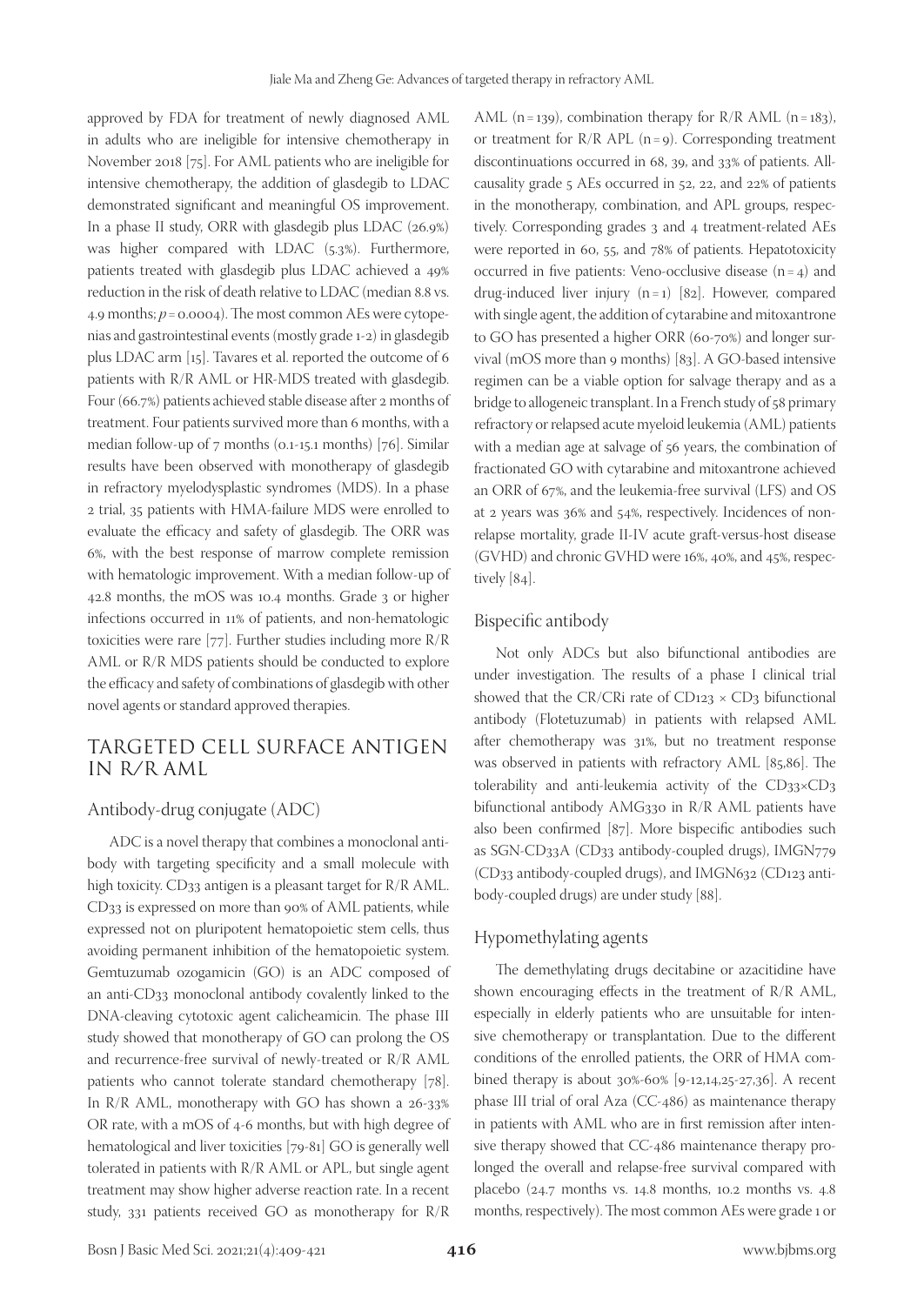2 gastrointestinal symptoms. Common grade 3 or 4 AEs were neutropenia and thrombocytopenia [89].

# DISCUSSION

Targeted agents provide new options for the treatment of R/R/AML and obtain a certain remission rate. However, the median duration time of CR is short, and the prolongation of patient OS is not ideal. The results of targeted agents for R/R AML/MDS are listed in Table 1. Results of several clinical trials confirmed that application of targeted agents in earlier time can obtain a deeper and more sustainable remission, thus get survival benefits for R/R AML patients. VEN combined with HMAs for naive and elderly AML patients obtain a complete remission of 73%, with a median survival time of 17.5 months [14]. In patients with R/R AML, VEN combined with HMAs obtained an ORR of <60%, while the mOS decreased for <6 months [65-69]. Therefore, the best time to choose targeted agents needs further exploration.

More than one driver mutation participates in the pathogenesis of AML. The genomic and epigenomic landscapes of AML reported 13 coding mutations in genes, with an average of 5 of these are recurrently mutated in AML [13]. A higher genetic complexity was observed in R/R AML. At the time of relapse, genomic alterations significant increased [90]. Previous study compared the mutation analysis of primary and relapse samples, and the results revealed a high stability for mutations in DNMT3A, IDH2, and NPM1, whereas FLT3-ITD and IDH1 were less stable. However, the majority of FLT3-TKD and NRAS mutations presented in the primary leukemia were loss at relapse. At relapse, FLT3-ITD mutations are acquired in 33% of FLT3-ITD negative patients. In addition, most aberrations were exclusively found in relapse samples as opposed to a diagnosis, suggesting that aberrations in R/R AML were induced by chemotherapy or were present in small subclones selected by therapy [90]. Therefore, multiple new critical abnormalities may be obtained in the evolution of R/R AML, and then these abnormalities will be an active driver in the disease progression. Targeted agents generally only target specific targets, but in the course of disease progression, factors such as clonal evolution, genes loss or recurrent, and frequent emergence of functionally heterogeneous subclones may affect the efficacy of targeted agents. Hence, trials focusing on the isolated testing of novel targeted agents are problematic, and combination therapy may be an important solution under the assumption of a reasonable biological principle. Different agents modulate distinct pathways or targets, and can be administered simultaneously or sequentially [91]. For example, MEK or MDM2 inhibition can down-regulate MCL1 and overcome resistance to BCL-2 inhibition [92]. A Phase I study of BCL2 inhibitor VEN and MDM2 inhibitor

idasanutlin in R/R AML was discontinued because of the poor efficacy, the safety was well tolerated, suggesting that the combination of targeted agents was feasible for R/R AML [93].

Tumor immunotherapy has been proven to have continuous immune surveillance. Studies of targeted therapy combined with immunotherapy are ongoing. Preclinical study showed that FLT3-inhibitor can upregulate the surface expression of FLT3 specifically on FLT3-ITD+ AML cells and enhance the recognition of FLT3-CAR T-cells *in vitro* and *in vivo.* This indicates that CAR T-cell immunotherapy in combination with small molecule inhibitor can be used to exert anti-leukemia efficacy [94]. Preclinical models conformed that blocking PD-1/PD-L1 pathways enhanced anti-leukemic responses. A phase II study of Aza plus Nivolumab in R/R AML achieved an ORR of 33%, with 9% of the patients obtaining stable disease over 6 months. Grade 3 to 4 immune-related AEs occurred in 11% of the patients [95].

# CONCLUSION

In summary, the emergency of therapeutic strategies targeting mutated genes, cell surface markers, cell signal transduction pathways, and immune responses making R/R AML treatments gradually diversified and achieved well therapeutic effects. More individualized and precise treatment should be involved for the treatment of R/R AML in the future.

# ACKNOWLEDGMENTS

This work is supported in part by Jiangsu Province "333" project (BRA2019103). Key Medical of Jiangsu Province (ZDXKB2016020).

# REFERENCES

- [1] Papaemmanuil E, Gerstung M, Bullinger L, Gaidzik VI, Paschka P, Roberts ND, et al. Genomic classification and prognosis in acute myeloid leukemia. N Engl J Med 2016;374(23):2209-21.
- [2] Ganzel C, Sun Z, Cripe LD, Fernandez HF, Douer D, Rowe JM, et al. Very poor long-term survival in past and more recent studies for relapsed AML patients: The ECOG-ACRIN experience. Am J Hematol 2018;2018:25162. https://doi.org/10.1002/ajh.25162.
- [3] Bergua JM, Montesinos P, Martinez-Cuadron D, Fernandez-Abellan P, Serrano J, Sayas MJ, et al. A prognostic model for survival after salvage treatment with FLAG-Ida +/- gemtuzumab-ozogamicine in adult patients with refractory/relapsed acute myeloid leukaemia. Br J Haematol 2016;174(5):700-10. https://doi.org/10.1111/bjh.14107.
- [4] Delia M, Pastore D, Carluccio P, Pasciolla C, Ricco A, Rossi AR, et al. FLAG-Ida regimen as bridge therapy to allotransplantation in refractory/relapsed acute myeloid leukemia patients. Clin Lymphoma Myeloma Leuk 2017;17(11):767-73. https://doi.org/10.1016/j.clml.2017.06.002.
- [5] Wang L, Xu J, Tian X, Lv T, Yuan G. Analysis of efficacy and prognostic factors of CLAG treatment in Chinese patients with refractory or relapsed acute myeloid leukemia. Acta Haematol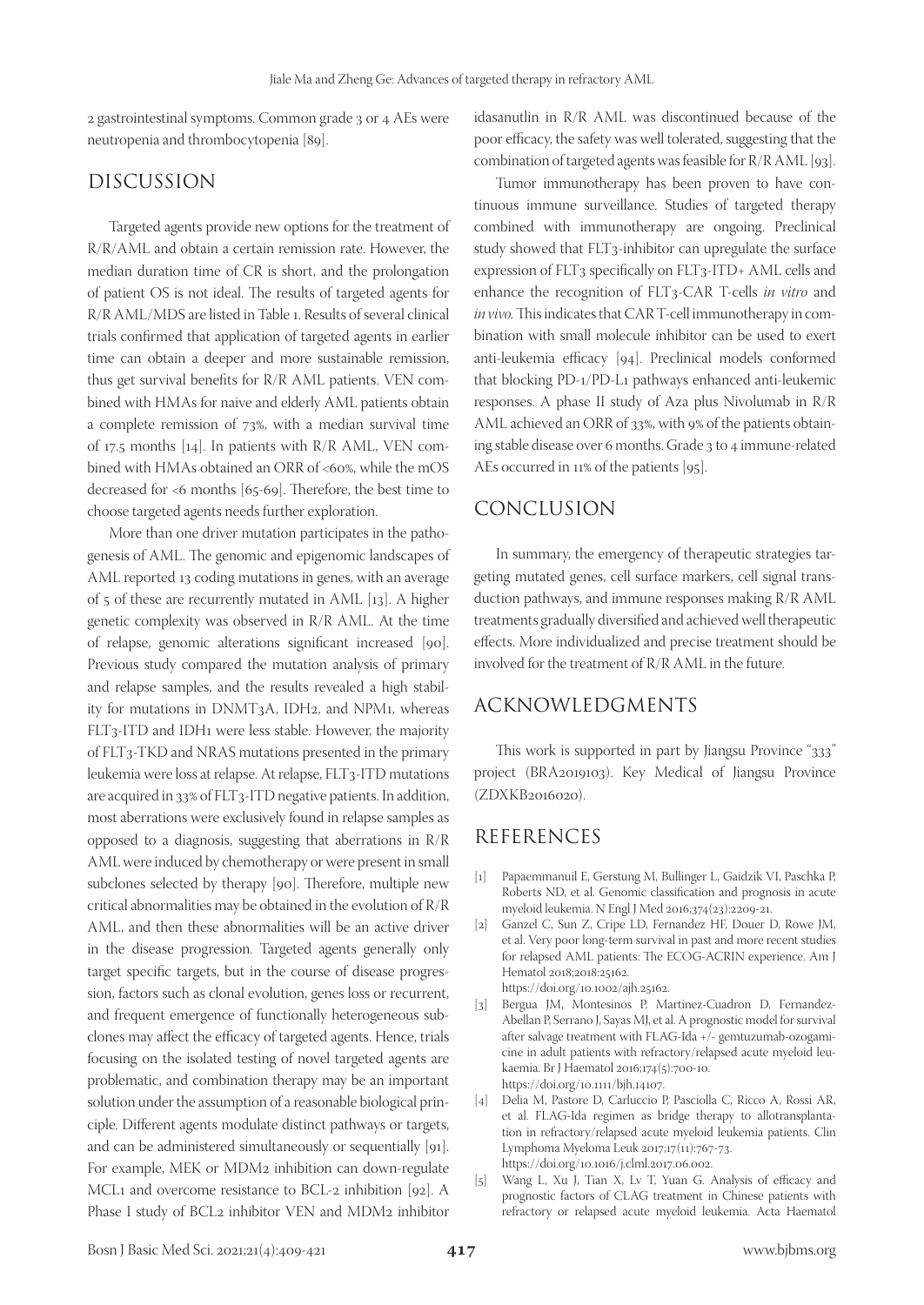2019;141(1):43-53.

https://doi.org/10.1159/000493250.

[6] Mushtaq MU, Harrington AM, Chaudhary SG, Michaelis LC, Carlson KB, Abedin S et al. Comparison of salvage chemotherapy regimens and prognostic significance of minimal residual disease in relapsed/refractory acute myeloid leukemia. Leuk Lymphoma 2020;2020:1-9.

https://doi.org/10.1080/10428194.2020.1821009.

- [7] Megias-Vericat JE, Martinez-Cuadron D, Sanz MA, Montesinos P. Salvage regimens using conventional chemotherapy agents for relapsed/refractory adult AML patients: A systematic literature review. Ann Hematol 2018;97(7):1115-53. https://doi.org/10.1007/s00277-018-3304-y.
- [8] Sarkozy C, Gardin C, Gachard N, Merabet F, Turlure P, Malfuson JV, et al. Outcome of older patients with acute myeloid leukemia in first relapse. Am J Hematol 2013;88(9):758-64. https://doi.org/10.1002/ajh.23498.
- [9] Itzykson R, Thepot S, Berthon C, Delaunay J, Bouscary D, Cluzeau, et al. Azacitidine for the treatment of relapsed and refractory AML in older patients. Leuk Res 2015;39(2):124-30. https://doi.org/10.1016/j.leukres.2014.11.009.
- [10] Stahl M, DeVeaux M, Montesinos P, Itzykson R, Ritchie EK, Sekeres MA, et al. Hypomethylating agents in relapsed and refractory AML: Outcomes and their predictors in a large international patient cohort. Blood Adv 2018;2(8):923-32. https://doi.org/10.1182/bloodadvances.2018016121.
- [11] Huls G, Chitu DA, Havelange V, Jongen-Lavrencic M, van de Loosdrecht AA, Biemond BJ, et al. Azacitidine maintenance after intensive chemotherapy improves DFS in older AML patients. Blood 2019;133(13):1457-64.
	- https://doi.org/10.1182/blood-2018-10-879866.
- [12] Woo J, Deeg HJ, Storer B, Yeung C, Fang M, Mielcarek M, et al. Factors determining responses to azacitidine in patients with myelodysplastic syndromes and acute myeloid leukemia with early post-transplantation relapse: A prospective trial. Biol Blood Marrow Transplant 2017;23(1):176-9.

https://doi.org/10.1016/j.bbmt.2016.10.016.

- [13] Ley TJ, Miller C, Ding L, Raphael BJ, Mungall AJ, Robertson A, et al. Genomic and epigenomic landscapes of adult de novo acute myeloid leukemia. N Engl J Med 2013;368(22):2059-74. https://doi.org/10.1056/nejmoa1301689.
- [14] DiNardo CD, Pratz K, Pullarkat V, Jonas BA, Arellano M, Becker, et al. Venetoclax combined with decitabine or azacitidine in treatment-naive, elderly patients with acute myeloid leukemia. Blood  $2019;133(1):7-17.$

https://doi.org/10.1182/blood-2018-08-868752.

[15] Cortes JE, Heidel FH, Hellmann A, Fiedler W, Smith BD, Robak T, et al. Randomized comparison of low dose cytarabine with or without glasdegib in patients with newly diagnosed acute myeloid leukemia or high-risk myelodysplastic syndrome. Leukemia 2019;33(2):379-89.

https://doi.org/10.1038/s41375-018-0312-9.

- [16] Zhou F, Ge Z, Chen B. Quizartinib (AC220): A promising option for acute myeloid leukemia. Drug Des Dev Ther 2019;13:1117-25. https://doi.org/10.2147/dddt.s198950.
- [17] Megias-Vericat JE, Ballesta-Lopez O, Barragan E, Martinez-Cuadron D, Montesinos P. Tyrosine kinase inhibitors for acute myeloid leukemia: A step toward disease control? Blood Rev 2020;44:100675.

https://doi.org/10.1016/j.blre.2020.100675.

- [18] Yu C, Bruzek LM, Meng XW, Gores GJ, Carter CA, Kaufmann SH, et al. The role of Mcl-1 downregulation in the proapoptotic activity of the multikinase inhibitor BAY 43-9006. Oncogene 2005;24(46):6861-69. https://doi.org/10.1038/sj.onc.1208841.
- [19] Meng XW, Lee SH, Dai H, Loegering D, Yu C, Flatten K, et al. Mcl-1 as a buffer for proapoptotic Bcl-2 family members during TRAIL-induced apoptosis: A mechanistic basis for sorafenib (Bay 43-9006)-induced TRAIL sensitization. J Biol Chem 2007;282(41):29831-46.

https://doi.org/10.1074/jbc.m706110200.

- [20] Zhang W, Konopleva M, Shi YX, McQueen T, Harris D, Ling X, et al. Mutant FLT3: A direct target of sorafenib in acute myelogenous leukemia. J Natl Cancer Inst 2008;100(3):184-98. https://doi.org/10.1093/jnci/djm328.
- [21] Pratz KW, Cho E, Levis MJ, Karp JE, Gore SD, McDevitt M, et al. A pharmacodynamic study of sorafenib in patients with relapsed and refractory acute leukemias. Leukemia 2010;24(8):1437-44. https://doi.org/10.1038/leu.2010.132.
- [22] Borthakur G, Kantarjian H, Ravandi F, Zhang W, Konopleva M, Wright JJ, et al. Phase I study of sorafenib in patients with refractory or relapsed acute leukemias. Haematologica 2011;96(1):62-68. https://doi.org/10.3324/haematol.2010.030452.
- [23] Metzelder SK, Schroeder T, Finck A, Scholl S, Fey M, Gotze, et al. High activity of sorafenib in FLT3-ITD-positive acute myeloid leukemia synergizes with allo-immune effects to induce sustained responses. Leukemia 2012;26(11):2353-9. https://doi.org/10.1038/leu.2012.105.
- [24] Metzelder SK, Schroeder T, Lubbert M, Ditschkowski M, Gotze K, Scholl S, *et al*. Long-term survival of sorafenib-treated FLT3-ITDpositive acute myeloid leukaemia patients relapsing after allogeneic stem cell transplantation. Eur J Cancer 2017;86:233-9. https://doi.org/10.1016/j.ejca.2017.09.016.
- [25] Ravandi F, Alattar ML, Grunwald MR, Rudek MA, Rajkhowa T, Richie MA, et al. Phase 2 study of azacytidine plus sorafenib in patients with acute myeloid leukemia and FLT-3 internal tandem duplication mutation. Blood 2013;121(23):4655-62. https://doi.org/10.1182/blood-2013-01-480228.
- [26] Rautenberg C, Nachtkamp K, Dienst A, Schmidt PV, Heyn C, Kondakci M, et al. Sorafenib and azacitidine as salvage therapy for relapse of FLT3-ITD mutated AML after allo-SCT. Eur J Haematol 2017;98(4):348-54.

https://doi.org/10.1111/ejh.12832.

- [27] Muppidi MR, Portwood S, Griffiths EA, Thompson JE, Ford LA, Freyer CW, et al. Decitabine and sorafenib therapy in FLT-3 ITD-Mutant acute myeloid leukemia. Clin Lymphoma Myeloma Leuk 2015;15(Suppl):S73-79. https://doi.org/10.1016/j.clml.2015.02.033.
- [28] Ravandi F, Cortes JE, Jones D, Faderl S, Garcia-Manero G, Konopleva MY, et al. Phase I/II study of combination therapy with sorafenib, idarubicin, and cytarabine in younger patients with acute myeloid leukemia. J Clin Oncol 2010;28(11):1856-62. https://doi.org/10.1200/jco.2009.25.4888.
- [29] Xuan L, Wang Y, Chen J, Jiang E, Gao L, Wu B, et al. Sorafenib therapy is associated with improved outcomes for FMS-like tyrosine kinase 3 internal tandem duplication acute myeloid leukemia relapsing after allogeneic hematopoietic stem cell transplantation. Biol Blood Marrow Transplant 2019;25(8):1674-81. https://doi.org/10.1016/j.bbmt.2019.04.018.
- [30] Borthakur G, Zeng Z, Cortes JE, Chen HC, Huang X, Konopleva M, et al. Phase 1 study of combinatorial sorafenib, G-CSF, and plerixafor treatment in relapsed/refractory, FLT3-ITD-mutated acute myelogenous leukemia patients. Am J Hematol 2020;95(11):1296-303. https://doi.org/10.1002/ajh.25943.
- [31] Stone RM, Mandrekar SJ, Sanford BL, Laumann K, Geyer S, Bloomfield CD, et al. Midostaurin plus chemotherapy for acute myeloid leukemia with a FLT3 mutation. N Engl J Med 2017;377(5):454-64.
- [32] Fischer T, Stone RM, Deangelo DJ, Galinsky I, Estey E, Lanza C, et al. Phase IIB trial of oral Midostaurin (PKC412), the FMS-like tyrosine kinase 3 receptor (FLT3) and multi-targeted kinase inhibitor, in patients with acute myeloid leukemia and high-risk myelodysplastic syndrome with either wild-type or mutated FLT3. J Clin Oncol 2010;28(28):4339-45. https://doi.org/10.1200/jco.2010.28.9678.
- [33] Williams CB, Kambhampati S, Fiskus W, Wick J, Dutreix C, Ganguly S, et al. Preclinical and phase I results of decitabine in combination with midostaurin (PKC412) for newly diagnosed elderly or relapsed/refractory adult patients with acute myeloid leukemia. Pharmacotherapy 2013;33(12):1341-52.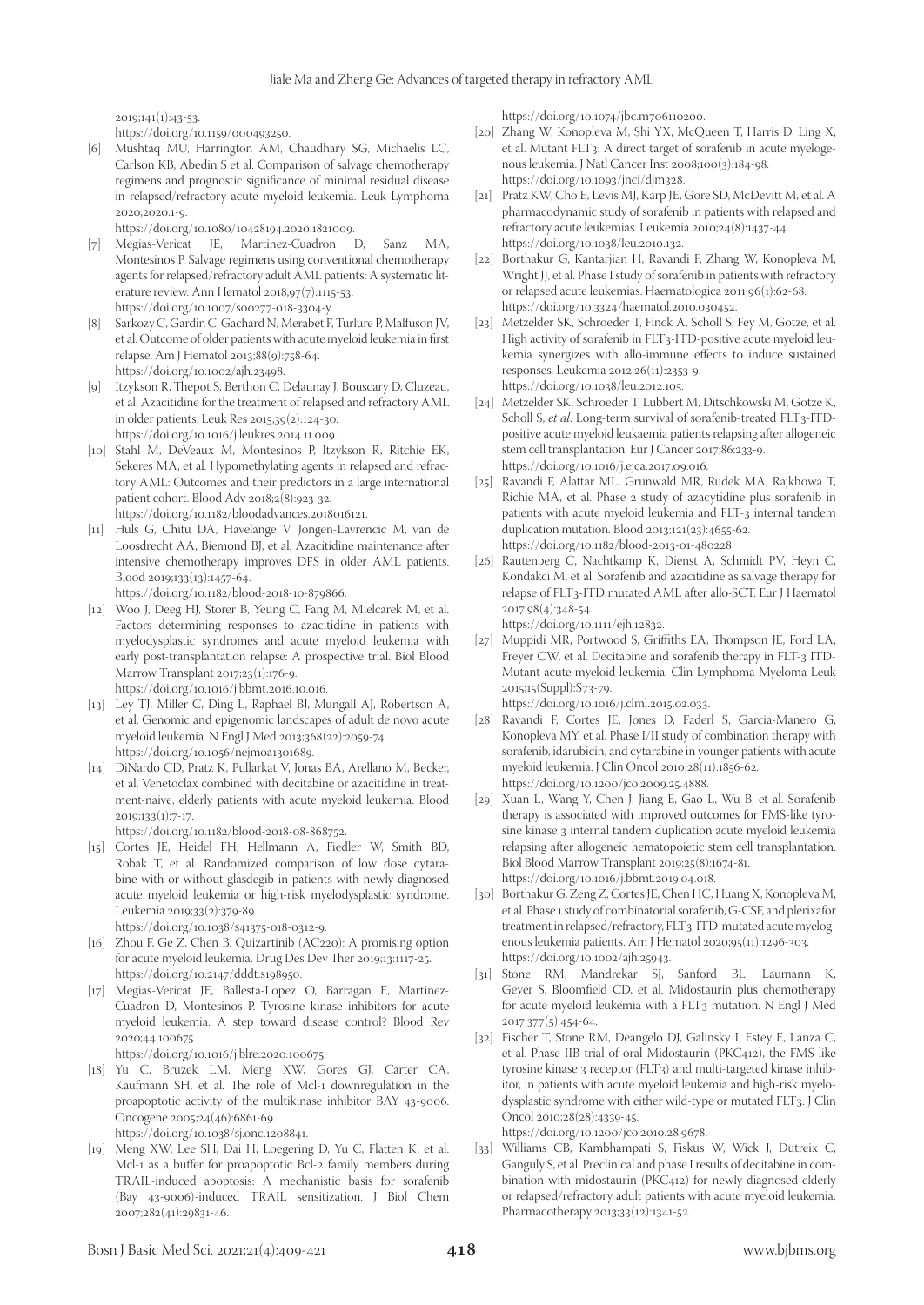https://doi.org/10.1002/phar.1316.

[34] Ramsingh G, Westervelt P, McBride A, Stockerl-Goldstein K, Vij R, Fiala M, et al. Phase I study of cladribine, cytarabine, granulocyte colony stimulating factor (CLAG regimen) and midostaurin and all-trans retinoic acid in relapsed/refractory Am Int J Hematol 2014;99(3):272-78.

https://doi.org/10.1007/s12185-014-1503-4.

- [35] Strati P, Kantarjian H, Ravandi F, Nazha A, Borthakur G, Daver N, et al. Phase I/II trial of the combination of midostaurin (PKC412) and 5-azacytidine for patients with acute myeloid leukemia and myelodysplastic syndrome. Am J Hematol 2015;90(4):276-81. https://doi.org/10.1002/ajh.23924.
- [36] Cooper BW, Kindwall-Keller TL, Craig MD, Creger RJ, Hamadani M, Tse WW, et al. A phase I study of midostaurin and azacitidine in relapsed and elderly AML patients. Clin Lymphoma Myeloma Leuk 2015;15(7):428-32. https://doi.org/10.1016/j.clml.2015.02.017.
- [37] Walker AR, Wang H, Walsh K, Bhatnagar B, Vasu S, Garzon R, et al. Midostaurin, bortezomib and MEC in relapsed/refractory acute myeloid leukemia. Leuk Lymphoma 2016;57(9):2100-08. https://doi.org/10.3109/10428194.2015.1135435.
- [38] Smith BD, Levis M, Beran M, Giles F, Kantarjian H, Berg K, et al. Single-agent CEP-701, a novel FLT3 inhibitor, shows biologic and clinical activity in patients with relapsed or refractory acute myeloid leukemia. Blood 2004;103(10):3669-76. https://doi.org/10.1182/blood-2003-11-3775.
- [39] Levis M, Ravandi F, Wang ES, Baer MR, Perl A, Coutre S, et al. Results from a randomized trial of salvage chemotherapy followed by lestaurtinib for patients with FLT3 mutant AML in first relapse. Blood 2011;117(12):3294-301.

https://doi.org/10.1182/blood-2010-08-301796.

[40] Cortes JE, Tallman MS, Schiller GJ, Trone D, Gammon G, Goldberg SL, et al. Phase 2b study of 2 dosing regimens of quizartinib monotherapy in FLT3-ITD-mutated, relapsed or refractory AML. Blood 2018;132(6):598-607.

https://doi.org/10.1182/blood-2018-01-821629.

- [41] Takahashi T, Usuki K, Matsue K, Ohno H, Sakura T, Imanaka R, et al. Efficacy and safety of quizartinib in Japanese patients with FLT3-ITD positive relapsed or refractory acute myeloid leukemia in an open-label, phase 2 study. Int J Hematol 2019;110(6):665-74. https://doi.org/10.1007/s12185-019-02727-6.
- [42] Cortes JE, Khaled S, Martinelli G, Perl AE, Ganguly S, Russell N, et al. Quizartinib versus salvage chemotherapy in relapsed or refractory FLT3-ITD acute myeloid leukaemia (QuANTUM-R): A multicentre, randomised, controlled, open-label, phase 3 trial. Lancet Oncol 2019;20(7):984-97.

https://doi.org/10.1016/s1470-2045(19)30150-0.

- [43] Dumas PY, Bertoli S, Berard E, Largeaud L, Bidet A, Delabesse E, et al. Real-World outcomes of patients with refractory or relapsed FLT3-ITD acute myeloid leukemia: A toulouse-bordeaux DATAML registry study. Cancers (Basel) 2020;12(8):2044. https://doi.org/10.3390/cancers12082044.
- [44] Gebru MT, Atkinson JM, Young MM, Zhang L, Tang Z, Liu Z, et al. Glucocorticoids enhance the antileukemic activity of FLT3 inhibitors in FLT3-mutant acute myeloid leukemia. Blood 2020;136(9):1067-79.

https://doi.org/10.1182/blood.2019003124.

[45] Fletcher L, Joshi SK, Traer E. Profile of quizartinib for the treatment of adult patients with relapsed/refractory FLT3-ITD-positive acute myeloid leukemia: Evidence to date. Cancer Manag Res 2020;12:151-63.

https://doi.org/10.2147/cmar.s196568.

- [46] Zhao J, Song Y, Liu D. Gilteritinib: A novel FLT3 inhibitor for acute myeloid leukemia. Biomark Res 2019;7:19. https://doi.org/10.1186/s40364-019-0172-0.
- [47] Perl AE, Altman JK, Cortes J, Smith C, Litzow M, Baer MR, et al. Selective inhibition of FLT<sub>3</sub> by gilteritinib in relapsed or refractory acute myeloid leukaemia: A multicentre, first-in-human, open-label, phase 1-2 study. Lancet Oncol 2017;18(8):1061-75. https://doi.org/10.1016/s1470-2045(17)30416-3.
- [48] Usuki K, Sakura T, Kobayashi Y, Miyamoto T, Iida H, Morita S, et al. Clinical profile of gilteritinib in Japanese patients with relapsed/ refractory acute myeloid leukemia: An open-label phase 1 study. Cancer Sci 2018;109(10):3235-44. https://doi.org/10.1111/cas.13749.
- [49] Gorcea CM, Burthem J, Tholouli E. ASP2215 in the treatment of relapsed/refractory acute myeloid leukemia with FLT3 mutation: Background and design of the ADMIRAL trial. Future Oncol 2018;14(20):1995-2004. https://doi.org/10.2217/fon-2017-0582.
- [50] Perl AE, Martinelli G, Cortes JE, Neubauer A, Berman E, Paolini S, et al. Gilteritinib or chemotherapy for relapsed or refractory FLT3 mutated AML. N Engl J Med 2019;381(18):1728-40. https://doi.org/10.1056/nejmoa1902688.
- [51] McMahon CM, Perl AE. Gilteritinib for the treatment of relapsed and/or refractory FLT3-mutated acute myeloid leukemia. Expert Rev Clin Pharmacol 2019;12(9):841-9. https://doi.org/10.1080/17512433.2019.1657009.
- [52] Perl AE, Martinelli G, Cortes JE, Neubauer A, Berman E, Paolini S, et al. Gilteritinib significantly prolongs overall survival in patients with FLT3-mutated relapsed/ refractory acute myeloid leukemia: Results from the phase III ADMIRAL trial. Cancer Res 2019;79(13 Suppl):CT184.

https://doi.org/10.1158/1538-7445.am2019-ct184.

[53] Cortes J, Perl AE, Dohner H, Kantarjian H, Martinelli G, Kovacsovics T, et al. Quizartinib, an FLT3 inhibitor, as monotherapy in patients with relapsed or refractory acute myeloid leukaemia: An open-label, multicentre, single-arm, phase 2 trial. Lancet Oncol 2018;19(7):889-903.

https://doi.org/10.1016/s1470-2045(18)30240-7.

- [54] Smith CC, Levis MJ, Frankfurt O, Pagel JM, Roboz GJ, Stone RM, et al. A phase 1/2 study of the oral FLT3 inhibitor pexidartinib in relapsed/refractory FLT3-ITD-mutant acute myeloid leukemia. Blood Adv 2020;4(8):1711-21. https://doi.org/10.1182/bloodadvances.2020001449.
- [55] Dang L, White DW, Gross S, Bennett BD, Bittinger MA, Driggers EM, et al. Cancer-associated IDH1 mutations produce 2-hydroxyglutarate. Nature 2010;465(7300):966. https://doi.org/10.1038/nature09132.
- [56] Figueroa ME, Abdel-Wahab O, Lu C, Ward PS, Patel J, Shih A, et al. Leukemic IDH1 and IDH2 mutations result in a hypermethylation phenotype, disrupt TET2 function, and impair hematopoietic differentiation. Cancer Cell 2010;18(6):553-67. https://doi.org/10.3410/f.6799956.6969054.
- [57] Pasquier F, Lecuit M, Broutin S, Saada S, Jeanson A, Penard-Lacronique V, et al. Ivosidenib to treat adult patients with relapsed or refractory acute myeloid leukemia. Drugs Today (Barc) 2020;56(1):21-32.

https://doi.org/10.1358/dot.2020.56.1.3078363.

[58] Choe S, Wang H, DiNardo CD, Stein EM, de Botton S, Roboz GJ, et al. Molecular mechanisms mediating relapse following ivosidenib monotherapy in IDH1-mutant relapsed or refractory AML. Blood Adv 2020;4(9):1894-905. https://doi.org/10.1182/bloodadvances.2020001503.

[59] DiNardo CD, Stein EM, de Botton S, Roboz GJ, Altman JK, Mims AS,

- et al. Durable remissions with ivosidenib in IDH1-mutated relapsed or refractory AML. N Engl J Med 2018;378(25):2386-98. https://doi.org/10.3410/f.733365365.793558675.
- [60] Roboz GJ, DiNardo CD, Stein EM, de Botton S, Mims AS, Prince GT, et al. Ivosidenib induces deep durable remissions in patients with newly diagnosed IDH1-mutant acute myeloid leukemia. Blood 2020;135(7):463-71.

https://doi.org/10.1182/blood.2019002140.

- [61] Stein EM, DiNardo CD, Pollyea DA, Fathi AT, Roboz GJ, Altman JK, et al. Enasidenib in mutant IDH2 relapsed or refractory acute myeloid leukemia. Blood 2017;130(6):722-31. https://doi.org/10.1182/blood-2017-04-779405.
- [62] Stein EM, DiNardo CD, Fathi AT, Pollyea DA, Stone RM, Altman JK, et al. Molecular remission and response patterns in patients with mutant-IDH2 acute myeloid leukemia treated with enasidenib.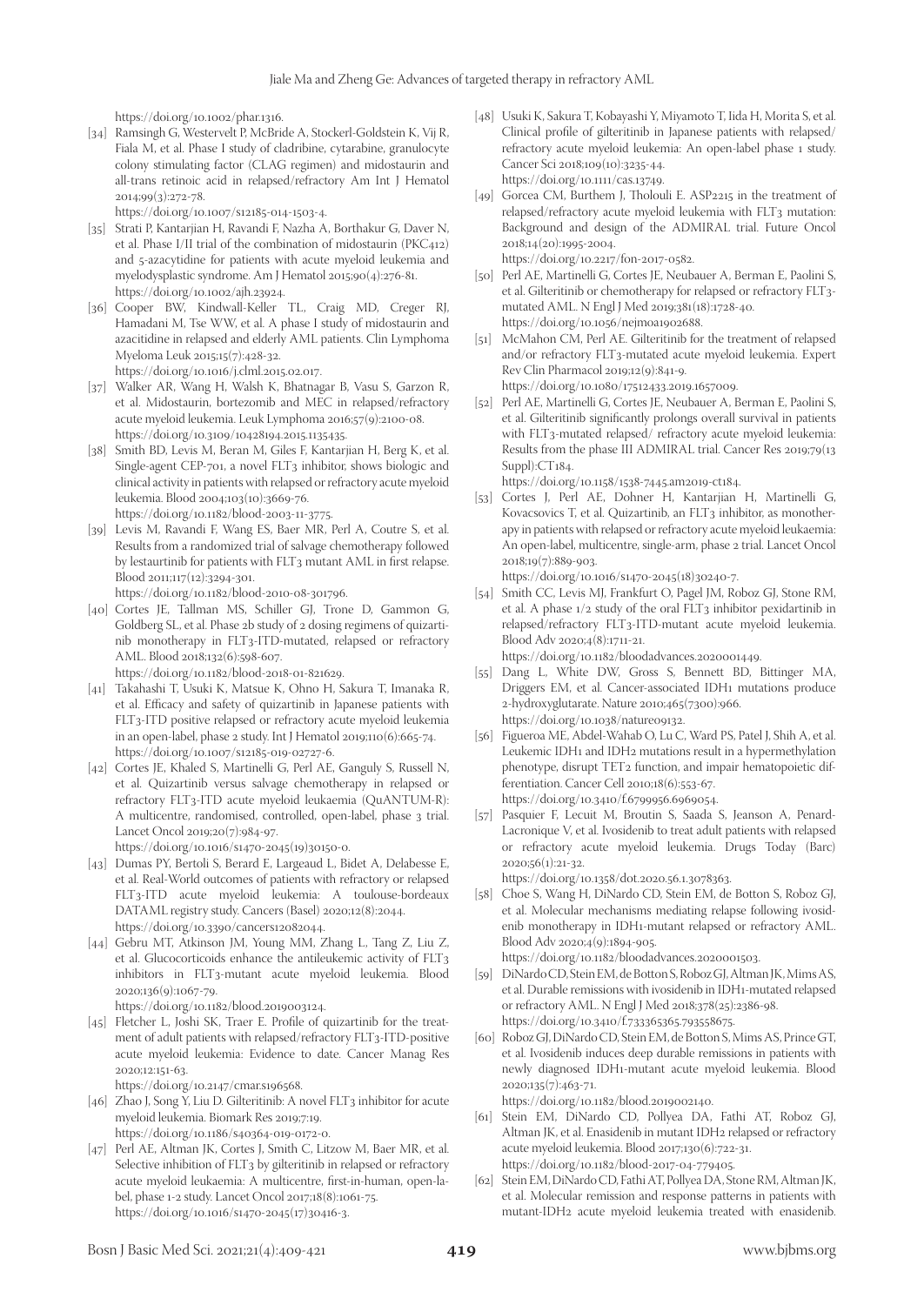Blood 2019;133(7):676-87.

https://doi.org/10.1182/blood-2018-08-869008.

- [63] Konopleva M, Pollyea DA, Potluri J, Chyla B, Hogdal L, Busman T, et al. Efficacy and biological correlates of response in a phase II study of venetoclax monotherapy in patients with acute myelogenous leukemia. Cancer Discov 2016;6(10):1106-17. https://doi.org/10.1158/2159-8290.cd-16-0313.
- [64] Aldoss I, Yang D, Aribi A, Ali H, Sandhu K, Al Malki MM, et al. Efficacy of the combination of venetoclax and hypomethylating agents in relapsed/refractory acute myeloid leukemia. Haematologica 2018;103(9):e404-07.

https://doi.org/10.3324/haematol.2018.188094.

- [65] Ram R, Amit O, Zuckerman T, Gurion R, Raanani P, Bar-On Y, et al. Venetoclax in patients with acute myeloid leukemia refractory to hypomethylating agents-a multicenter historical prospective study. Ann Hematol 2019;98(8):1927-32. https://doi.org/10.1007/s00277-019-03719-6.
- [66] DiNardo CD, Rausch CR, Benton C, Kadia T, Jain N, Pemmaraju N, et al. Clinical experience with the BCL2-inhibitor venetoclax in combination therapy for relapsed and refractory acute myeloid leukemia and related myeloid malignancies. Am J Hematol 2018;93(3):401-7.

https://doi.org/10.1002/ajh.25000.

[67] Gaut D, Burkenroad A, Duong T, Feammelli J, Sasine J, Schiller G. Venetoclax combination therapy in relapsed/refractory acute myeloid leukemia: A single institution experience. Leuk Res 2020;90:106314.

https://doi.org/10.1016/j.leukres.2020.106314.

- [68] Aldoss I, Zhang J, Mei M, Al Malki MM, Arslan S, Ngo D, et al. Venetoclax and hypomethylating agents in FLT3-mutated acute myeloid leukemia. Am J Hematol 2020;95:1193-9. https://doi.org/10.1002/ajh.25929.
- [69] DiNardo CD, Maiti A, Rausch CR, Pemmaraju N, Naqvi K, Daver NG, et al. 10-Day decitabine with venetoclax for newly diagnosed intensive chemotherapy ineligible, and relapsed or refractory acute myeloid leukaemia: A single-centre, phase 2 trial. Lancet Haematol 2020;7(10):e724-36. https://doi.org/10.1016/s2352-3026(20)30210-6.

[70] Wang YW, Tsai CH, Lin CC, Tien FM, Chen YW, Lin HY, et al. Cytogenetics and mutations could predict outcome in relapsed and refractory acute myeloid leukemia patients receiving BCL-2 inhibitor venetoclax. Ann Hematol 2020;99(3):501-11.

- https://doi.org/10.1007/s00277-020-03911-z. [71] Byrne M, Danielson N, Sengsayadeth S, Rasche A, Culos K, Gatwood K, et al. The use of venetoclax-based salvage therapy for post-hematopoietic cell transplantation relapse of acute myeloid leukemia. Am J Hematol 2020;95(9):1006-14. https://doi.org/10.1002/ajh.25859.
- [72] DiNardo CD, Pratz KW, Letai A, Jonas BA, Wei AH, Thirman M, et al. Safety and preliminary efficacy of venetoclax with decitabine or azacitidine in elderly patients with previously untreated acute myeloid leukaemia: A non-randomised, open-label, phase 1b study. Lancet Oncol 2018;19(2):216-28.

https://doi.org/10.1016/s1470-2045(18)30010-x.

- [73] Agarwal SK, DiNardo CD, Potluri J, Dunbar M, Kantarjian HM, Humerickhouse RA, et al. Management of Venetoclax-Posaconazole interaction in acute myeloid leukemia patients: Evaluation of dose adjustments. Clin Ther 2017;39(2):359-67. https://doi.org/10.1016/j.clinthera.2017.01.003.
- [74] Jonas BA, Pollyea DA. How we use venetoclax with hypomethylating agents for the treatment of newly diagnosed patients with acute myeloid leukemia. Leukemia 2019;33(12):2795-804. https://doi.org/10.1038/s41375-019-0612-8.
- [75] Norsworthy KJ, By K, Subramaniam S, Zhuang L, Del VP, Przepiorka D, et al. FDA approval summary: Glasdegib for newly diagnosed acute myeloid leukemia. Clin Cancer Res 2019;25(20):6021-25. https://doi.org/10.1158/1078-0432.ccr-19-0365.
- [76] Tavares M, Chacim S, Mariz JM. Compassionate use of glasdegib in combination with low-dose cytarabine for relapsed, refractory acute myeloid leukemia or high-risk myelodysplastic syndrome.

Ann Hematol 2020;2020:4291.

https://doi.org/10.1007/s00277-020-04291-0.

[77] Sallman DA, Komrokji RS, Sweet KL, Mo Q, McGraw KL, Duong VH, *et al*. A phase 2 trial of the oral smoothened inhibitor glasdegib in refractory myelodysplastic syndromes (MDS). Leuk Res 2019;81:56-61.

https://doi.org/10.1016/j.leukres.2019.03.008.

- [78] Castaigne S, Pautas C, Terre C, Raffoux E, Bordessoule D, Bastie JN, et al. Effect of gemtuzumab ozogamicin on survival of adult patients with de-novo acute myeloid leukaemia (ALFA-0701): A randomised, open-label, phase 3 study. Lancet 2012;379(9825):1508-16. https://doi.org/10.1016/s0140-6736(12)60485-1.
- [79] Sievers EL, Larson RA, Stadtmauer EA, Estey E, Lowenberg B, Dombret H, et al. Efficacy and safety of gemtuzumab ozogamicin in patients with CD33-positive acute myeloid leukemia in first relapse. J Clin Oncol 2001;19(13):3244-54.

https://doi.org/10.1200/jco.2001.19.13.3244.

[80] Larson RA, Sievers EL, Stadtmauer EA, Lowenberg B, Estey EH, Dombret H, et al. Final report of the efficacy and safety of gemtuzumab ozogamicin (Mylotarg) in patients with CD33-positive acute myeloid leukemia in first recurrence. Cancer Am Cancer Soc 2005;104(7):1442-52.

https://doi.org/10.1002/cncr.21326.

[81] Taksin AL, Legrand O, Raffoux E, de Revel T, Thomas X, Contentin N, et al. High efficacy and safety profile of fractionated doses of Mylotarg as induction therapy in patients with relapsed acute myeloblastic leukemia: A prospective study of the alfa group. Leukemia 2007;21(1):66-71.

https://doi.org/10.1038/sj.leu.2404434.

[82] Wang ES, Aplenc R, Chirnomas D, Dugan M, Fazal S, Iyer S, et al. Safety of gemtuzumab ozogamicin as monotherapy or combination therapy in an expanded-access protocol for patients with relapsed or refractory acute myeloid leukemia. Leuk Lymphoma 2020;61(8):1965-73.

https://doi.org/10.1080/10428194.2020.1742897.

[83] Chevallier P, Delaunay J, Turlure P, Pigneux A, Hunault M, Garand R, et al. Long-term disease-free survival after gemtuzumab, intermediate-dose cytarabine, and mitoxantrone in patients with CD33(+) primary resistant or relapsed acute myeloid leukemia. J Clin Oncol 2008;26(32):5192-97.

https://doi.org/10.1200/jco.2007.15.9764.

- [84] Debureaux PE, Labopin M, Mamez AC, Lapusan S, Isnard F, Adaeva R, et al. Fractionated gemtuzumab ozogamicin in association with high dose chemotherapy: A bridge to allogeneic stem cell transplantation in refractory and relapsed acute myeloid leukemia. Bone Marrow Transplant 2020;55(2):452-60. https://doi.org/10.1038/s41409-019-0690-2.
- [85] Thol F, Ganser A. Treatment of relapsed acute myeloid leukemia. Curr Treat Options Oncol 2020;21(8):66. https://doi.org/10.1007/s11864-020-00765-5.
- [86] Assi R, Kantarjian H, Ravandi F, Daver N. Immune therapies in acute myeloid leukemia: A focus on monoclonal antibodies and immune checkpoint inhibitors. Curr Opin Hematol 2018;25(2):136-45. https://doi.org/10.1097/moh.0000000000000401.
- [87] Clark MC, Stein A. CD33 directed bispecific antibodies in acute myeloid leukemia. Best Pract Res Clin Haematol 2020;33(4):101224. https://doi.org/10.1016/j.beha.2020.101224.
- [88] Guy DG, Uy GL. Bispecific antibodies for the treatment of acute myeloid leukemia. Curr Hematol Malig Rep 2018;13(6):417-25. https://doi.org/10.1007/s11899-018-0472-8.
- [89] Wei AH, Dohner H, Pocock C, Montesinos P, Afanasyev B, Dombret H, et al. Oral azacitidine maintenance therapy for acute myeloid leukemia in first remission. N Engl J Med 2020;383:2526-37. https://doi.org/10.1056/nejmoa2004444.
- [90] Kronke J, Bullinger L, Teleanu V, Tschurtz F, Gaidzik VI, Kuhn MW, et al. Clonal evolution in relapsed NPM1-mutated acute myeloid leukemia. Blood 2013;122(1):100-08.

https://doi.org/10.1182/blood-2013-01-479188.

[91] Estey E, Levine RL, Lowenberg B. Current challenges in clinical development of "targeted therapies": The case of acute myeloid